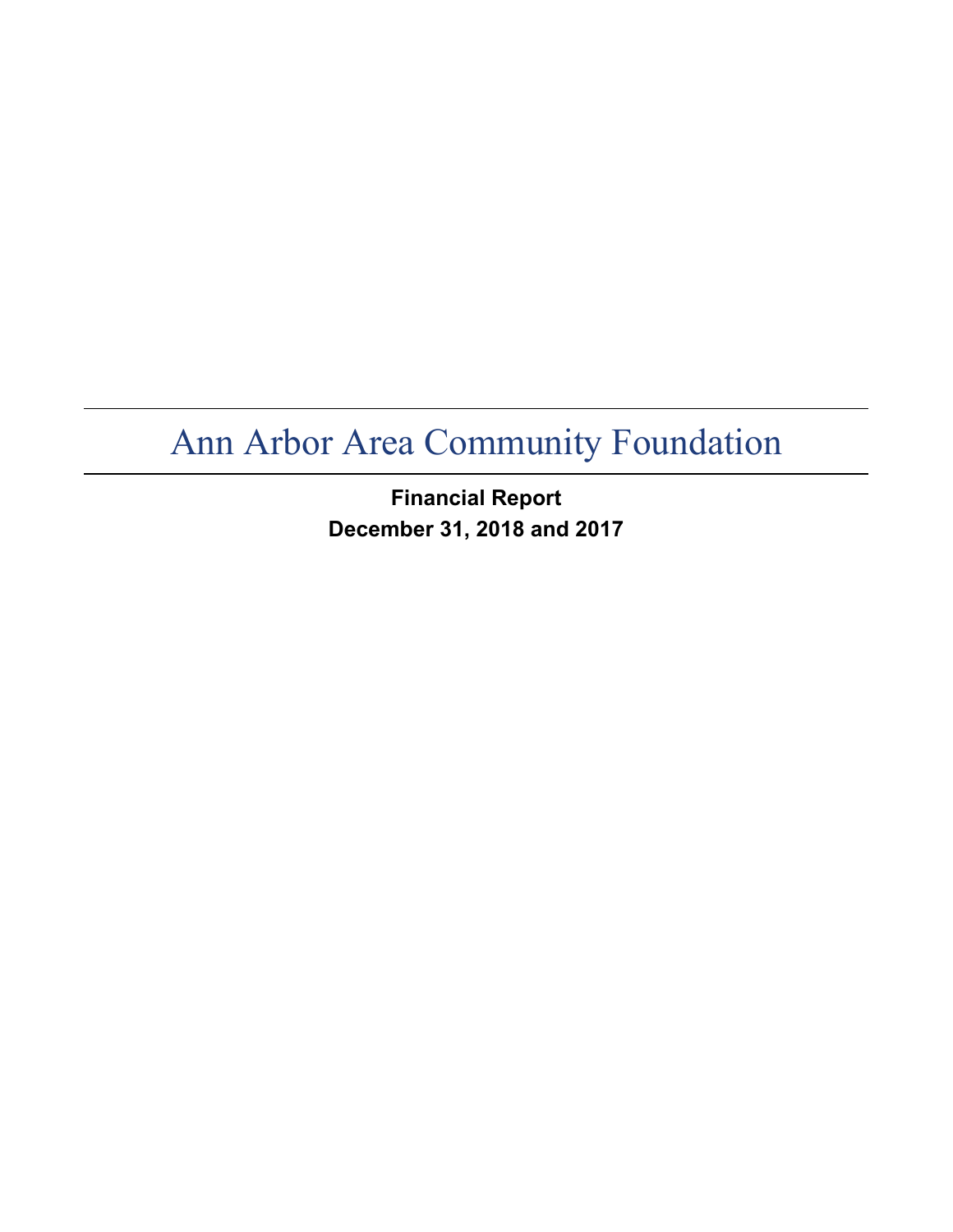# **Contents**

| <b>Independent Auditor's Report</b>               | $1 - 2$ |
|---------------------------------------------------|---------|
| <b>Financial Statements</b>                       |         |
| <b>Statement of Financial Position</b>            | 3       |
| Statement of Activities and Changes in Net Assets | 4       |
| <b>Statement of Functional Expenses</b>           | $5-6$   |
| <b>Statement of Cash Flows</b>                    | 7       |
| Notes to Financial Statements                     | $8-23$  |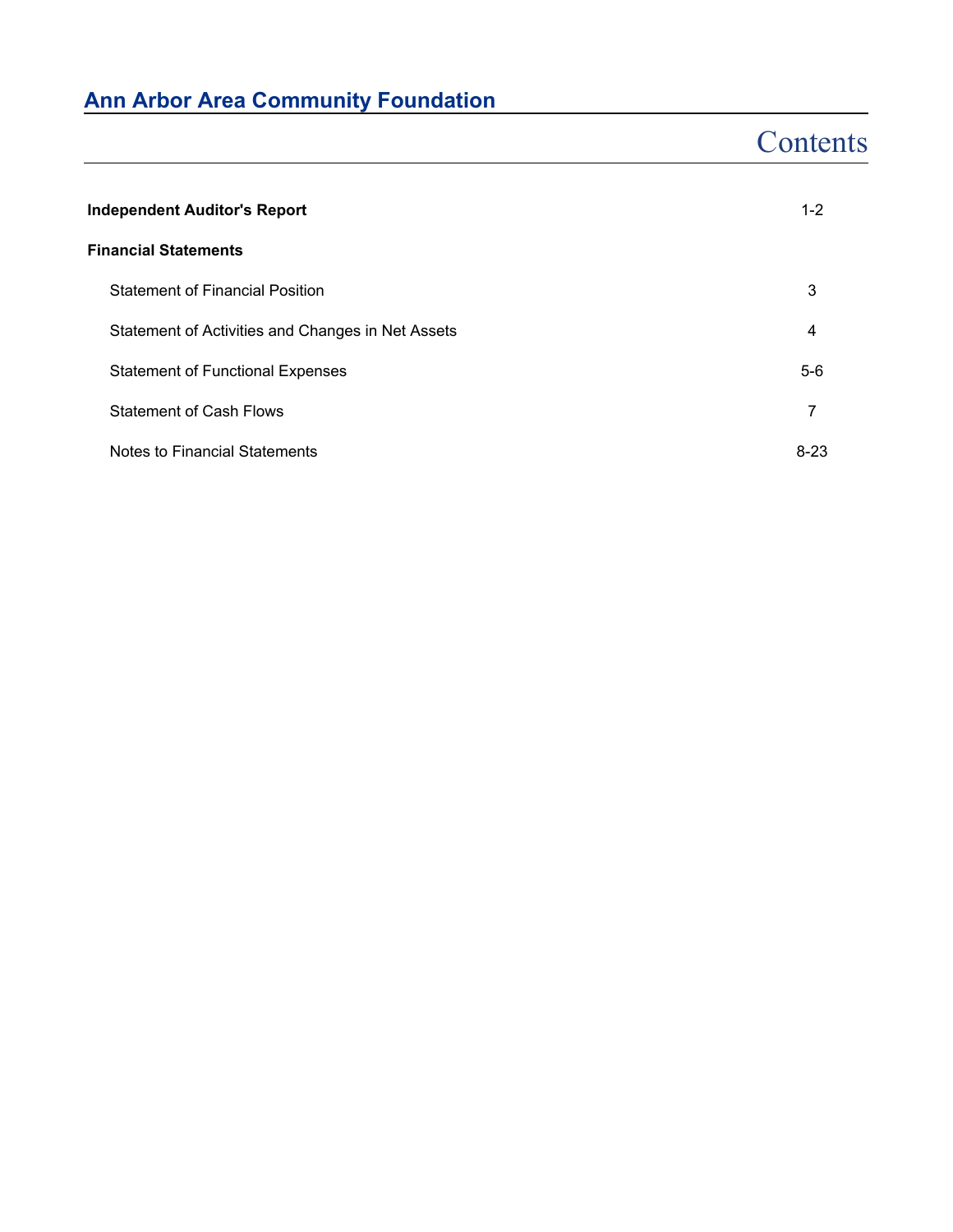

**Plante & Moran, PLLC** 27400 Northwestern Highway P.O. Box 307 Southfield, MI 48037-0307 Tel: 248.352.2500 Fax: 248.352.0018 plantemoran.com

#### **Independent Auditor's Report**

To the Board of Trustees Ann Arbor Area Community Foundation

We have audited the accompanying financial statements of the Ann Arbor Area Community Foundation (the "Community Foundation"), which comprise the statement of financial position as of December 31, 2018 and 2017 and the related statements of activities and changes in net assets, functional expenses, and cash flows for the years then ended, and the related notes to the financial statements.

#### *Management's Responsibility for the Financial Statements*

Management is responsible for the preparation and fair presentation of these financial statements in accordance with accounting principles generally accepted in the United States of America; this includes the design, implementation, and maintenance of internal control relevant to the preparation and fair presentation of financial statements that are free from material misstatement, whether due to fraud or error.

#### *Auditor's Responsibility*

Our responsibility is to express an opinion on these financial statements based on our audits. We conducted our audits in accordance with auditing standards generally accepted in the United States of America. Those standards require that we plan and perform the audits to obtain reasonable assurance about whether the financial statements are free from material misstatement.

An audit involves performing procedures to obtain audit evidence about the amounts and disclosures in the financial statements. The procedures selected depend on the auditor's judgment, including the assessment of the risks of material misstatement of the financial statements, whether due to fraud or error. In making those risk assessments, the auditor considers internal control relevant to the entity's preparation and fair presentation of the financial statements in order to design audit procedures that are appropriate in the circumstances, but not for the purpose of expressing an opinion on the effectiveness of the entity's internal control. Accordingly, we express no such opinion. An audit also includes evaluating the appropriateness of accounting policies used and the reasonableness of significant accounting estimates made by management, as well as evaluating the overall presentation of the financial statements.

We believe that the audit evidence we have obtained is sufficient and appropriate to provide a basis for our audit opinion.

#### *Opinion*

In our opinion, the financial statements referred to above present fairly, in all material respects, the financial position of the Ann Arbor Area Community Foundation as of December 31, 2018 and 2017 and the changes in its net assets, functional expenses, and cash flows for the years then ended in accordance with accounting principles generally accepted in the United States of America.

#### *Emphasis of Matter*

As described in Note 2 to the financial statements, the Community Foundation adopted the provisions of Financial Accounting Standards Board Accounting Standards Update No. 2016-14, *Not-for-Profit Entities (Topic 958): Presentation of Financial Statements of Not-for-Profit Entities*, as of January 1, 2018, applied retrospectively. Our opinion is not modified with respect to this matter.

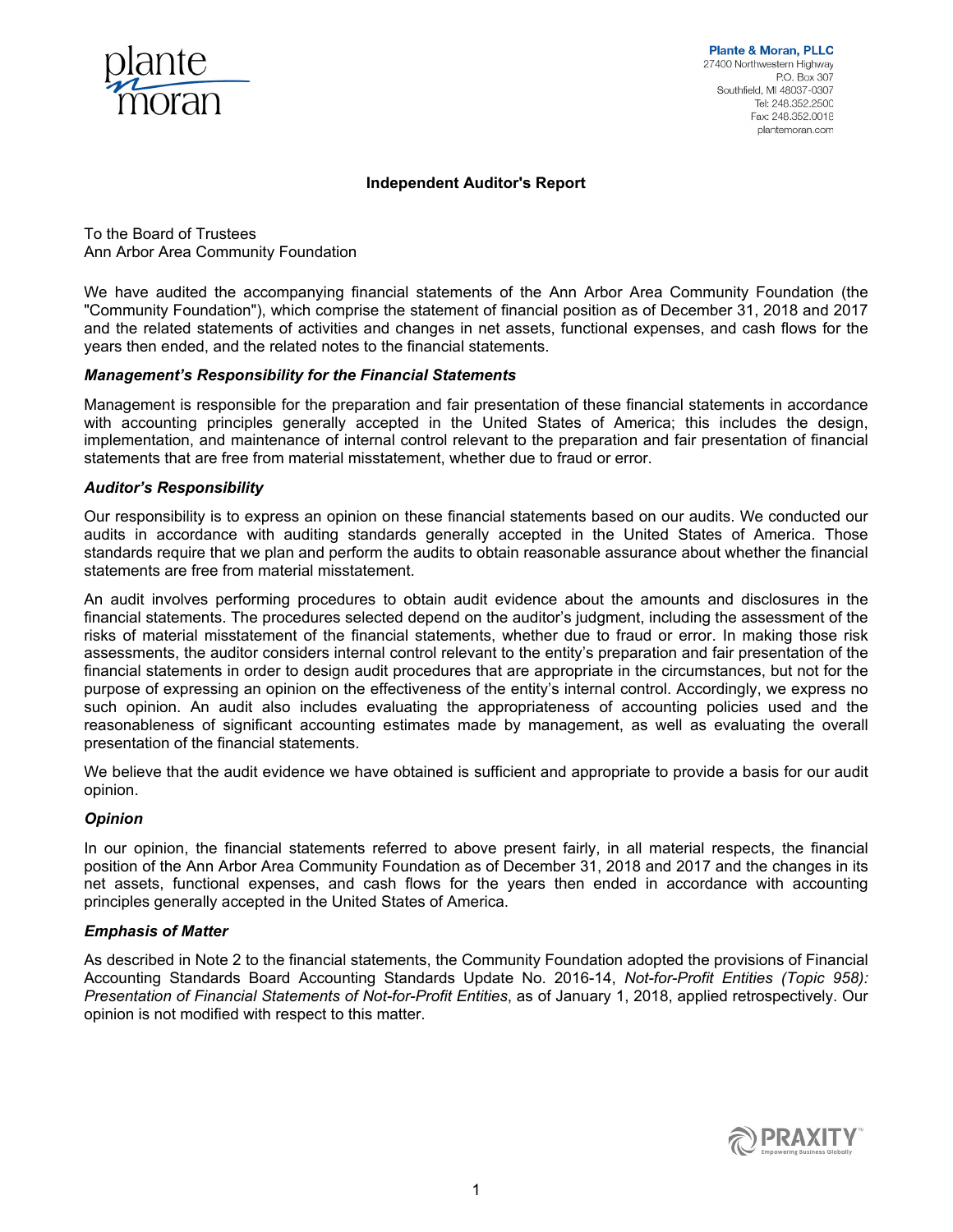To the Board of Trustees Ann Arbor Area Community Foundation

As explained in Note 12, the financial statements include investments valued at \$51,062,984 (42 percent of net assets) at December 31, 2018 and \$54,279,277 (41 percent of net assets) at December 31, 2017, whose fair values have been estimated by management in the absence of readily determinable fair values. Management's estimates are based on information provided by the fund managers or the general partners. Our opinion is not modified with respect to this matter.

Plante & Moran, PLLC

June 27, 2019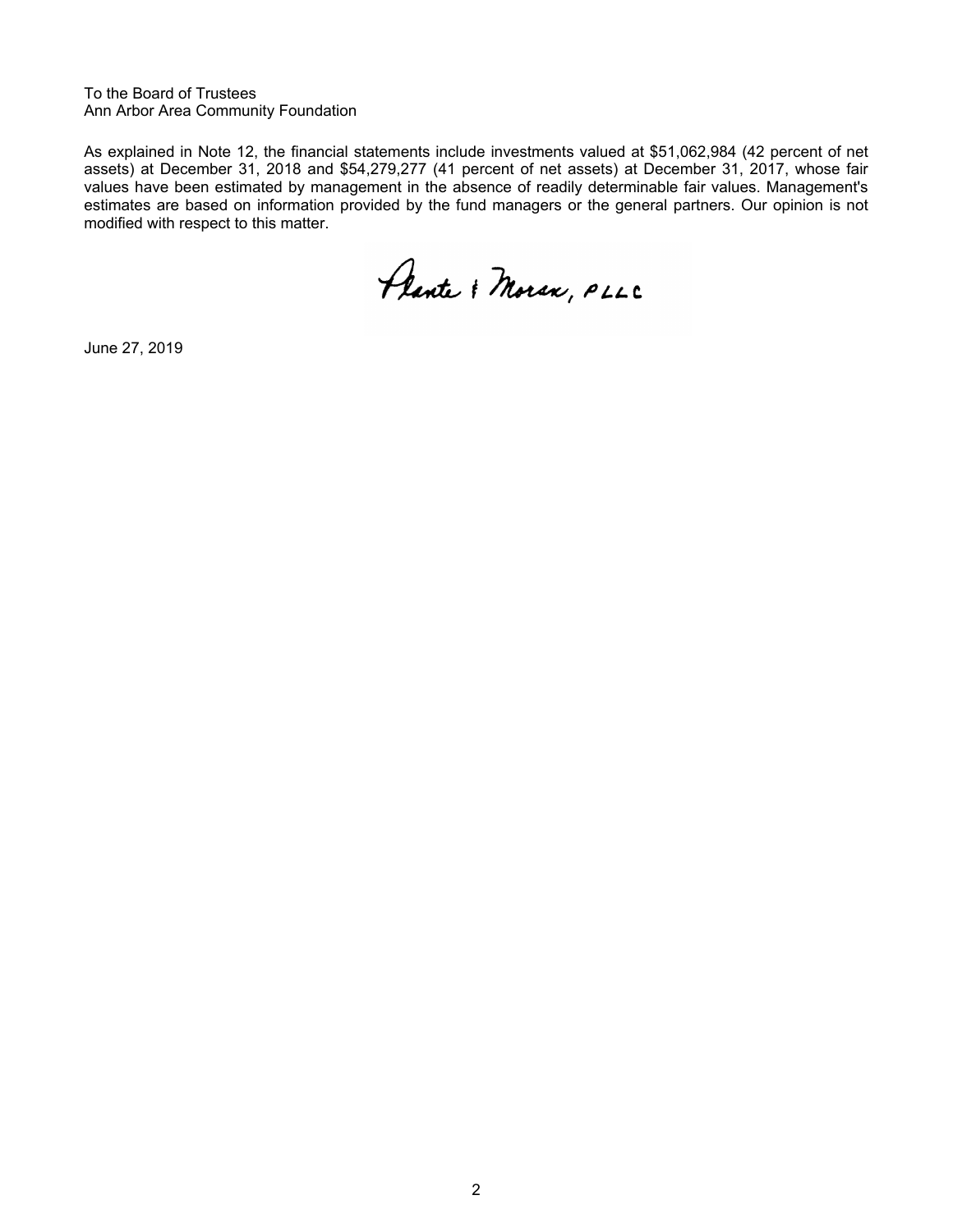# Statement of Financial Position

### **December 31, 2018 and 2017**

|                                                                                                                                                                                                                                                                                              |    | 2018                                                                                               |    | 2017                                                                                              |
|----------------------------------------------------------------------------------------------------------------------------------------------------------------------------------------------------------------------------------------------------------------------------------------------|----|----------------------------------------------------------------------------------------------------|----|---------------------------------------------------------------------------------------------------|
| <b>Assets</b>                                                                                                                                                                                                                                                                                |    |                                                                                                    |    |                                                                                                   |
| Cash and cash equivalents (Note 2)<br>Investments (Note 3)<br>Accounts receivable<br>Bequests and other deferred gifts receivable<br>Pledges receivable - Net (Note 4)<br>Receivable from trusts (Note 5)<br>Charitable remainder unitrust (Note 8)<br>Property and equipment - Net (Note 6) | \$ | 2,869,040 \$<br>119,159,843<br>18,399<br>2,731,377<br>264,662<br>185,393<br>1,031,574<br>1,107,010 |    | 4,650,939<br>124, 102, 871<br>35,480<br>3,266,642<br>320,798<br>201,312<br>1,180,401<br>1,147,594 |
| <b>Total assets</b>                                                                                                                                                                                                                                                                          |    | 127,367,298 \$                                                                                     |    | 134,906,037                                                                                       |
| <b>Liabilities and Net Assets</b>                                                                                                                                                                                                                                                            |    |                                                                                                    |    |                                                                                                   |
| Liabilities<br>Accounts payable<br>Grants payable (Note 7)<br>Liability to life beneficiaries of planned gifts (Note 8)<br>Annuity payable (Note 13)<br><b>Other liabilities</b><br>Assets held for others:<br>Endowed<br>Nonendowed (Note 2)                                                | \$ | 25,218 \$<br>1,196,496<br>530,137<br>130,767<br>33,122<br>3,066,482<br>18,142                      |    | 216,822<br>495,714<br>135,414<br>39,596<br>2,353,685<br>144,851                                   |
| <b>Total liabilities</b>                                                                                                                                                                                                                                                                     |    | 5,000,364                                                                                          |    | 3,386,082                                                                                         |
| <b>Net Assets</b><br>Without donor restrictions<br>With donor restrictions<br>Total net assets                                                                                                                                                                                               |    | 118.684.065<br>3,682,869<br>122,366,934                                                            |    | 127,092,207<br>4,427,748<br>131,519,955                                                           |
| Total liabilities and net assets                                                                                                                                                                                                                                                             |    | 127,367,298                                                                                        | æ. | 134,906,037                                                                                       |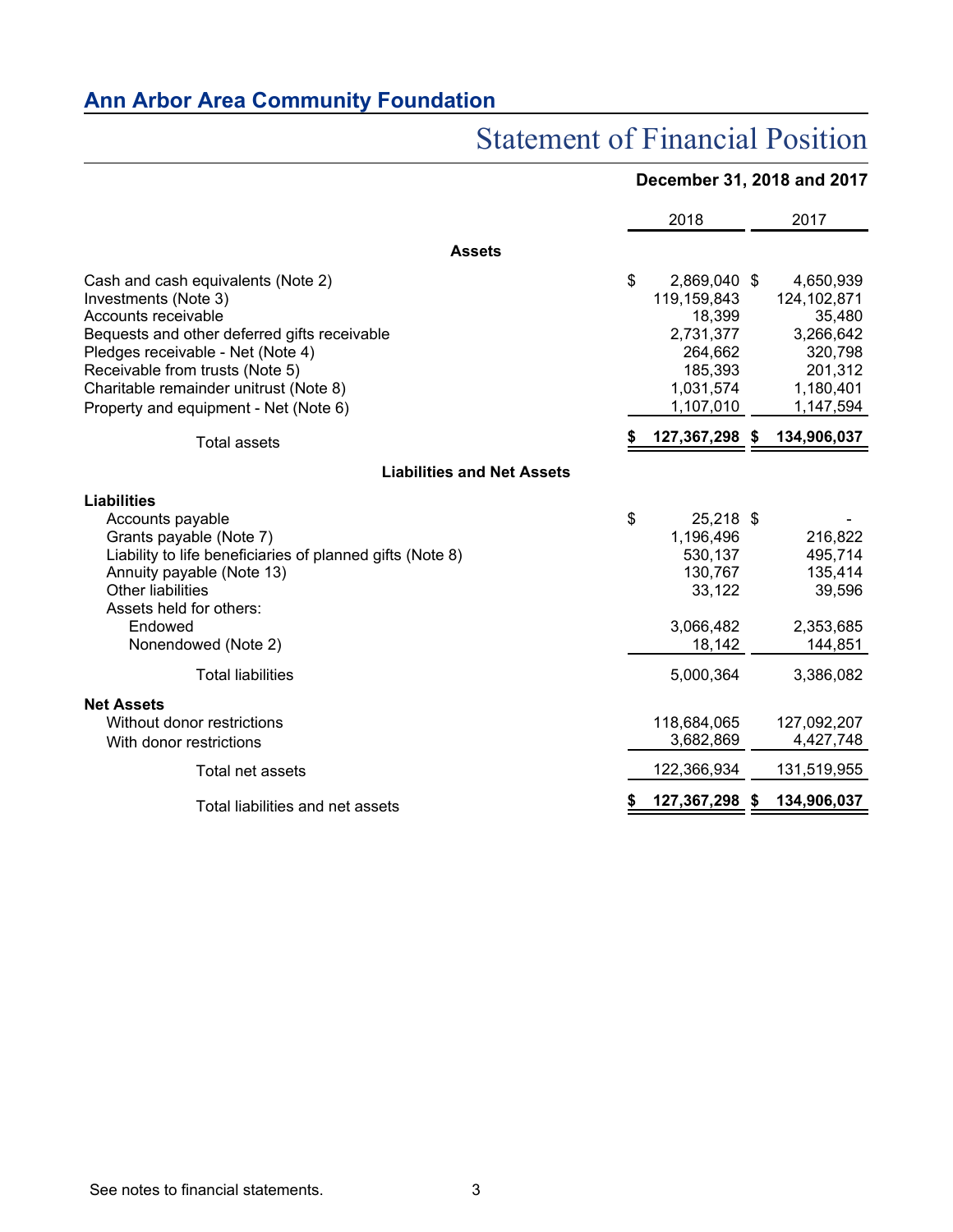# Statement of Activities and Changes in Net Assets

### **Years Ended December 31, 2018 and 2017**

|                                                                                                    |                                             | 2018                              |                          | 2017                                 |                                   |                               |  |
|----------------------------------------------------------------------------------------------------|---------------------------------------------|-----------------------------------|--------------------------|--------------------------------------|-----------------------------------|-------------------------------|--|
|                                                                                                    | <b>Without Donor</b><br><b>Restrictions</b> | <b>With Donor</b><br>Restrictions | Total                    | <b>Without Donor</b><br>Restrictions | <b>With Donor</b><br>Restrictions | Total                         |  |
| Revenue, Gains, and Other Support                                                                  |                                             |                                   |                          |                                      |                                   |                               |  |
| Gifts, grants, and pledges (Note 2)<br>In-kind donations<br>Rental income                          | \$<br>6,130,950 \$<br>9,500                 | 110,093 \$                        | 6,241,043 \$<br>9,500    | 40,741,198 \$<br>24,767<br>1,628     | 2,728,969 \$                      | 43,470,167<br>24,767<br>1,628 |  |
| Change in value of deferred gifts receivable<br>Net realized and unrealized (losses) gains on      |                                             | (101, 041)                        | (101, 041)               |                                      | 709,261                           | 709,261                       |  |
| investments (Note 3)<br>Interest and dividends (Note 3)<br>Change in value of charitable remainder | (7,958,636)<br>2,011,308                    |                                   | (7,958,636)<br>2,011,308 | 11,278,451<br>1,489,354              |                                   | 11,278,451<br>1,489,354       |  |
| trust (Note 8)<br>Net assets released from restrictions                                            | 652.689                                     | (101, 242)<br>(652, 689)          | (101, 242)               | 965,654                              | (89, 838)<br>(965, 654)           | (89, 838)                     |  |
| Total revenue, gains, and other<br>support                                                         | 845,811                                     | (744, 879)                        | 100,932                  | 54,501,052                           | 2,382,738                         | 56,883,790                    |  |
| <b>Expenses</b><br>Program services:<br>Grants (Note 7)<br>Programs and grants administration      | 7,363,284<br>753,827                        |                                   | 7,363,284<br>753,827     | 4,236,527<br>485,365                 |                                   | 4,236,527<br>485,365          |  |
| Total program services                                                                             | 8,117,111                                   |                                   | 8,117,111                | 4,721,892                            |                                   | 4,721,892                     |  |
| Support services:<br>Management and general<br>Development                                         | 657.697<br>479,145                          |                                   | 657.697<br>479,145       | 553.272<br>475,420                   |                                   | 553.272<br>475,420            |  |
| Total support services                                                                             | 1,136,842                                   |                                   | 1,136,842                | 1,028,692                            |                                   | 1,028,692                     |  |
| Total expenses                                                                                     | 9,253,953                                   |                                   | 9,253,953                | 5,750,584                            |                                   | 5,750,584                     |  |
| (Decrease) Increase in Net Assets                                                                  | (8,408,142)                                 | (744, 879)                        | (9, 153, 021)            | 48,750,468                           | 2,382,738                         | 51,133,206                    |  |
| <b>Net Assets</b> - Beginning of year                                                              | 127,092,207                                 | 4,427,748                         | 131,519,955              | 78,341,739                           | 2,045,010                         | 80,386,749                    |  |
| <b>Net Assets - End of year</b>                                                                    | 118,684,065 \$                              | 3,682,869 \$                      | 122,366,934 \$           | 127,092,207 \$                       | 4,427,748 \$                      | 131,519,955                   |  |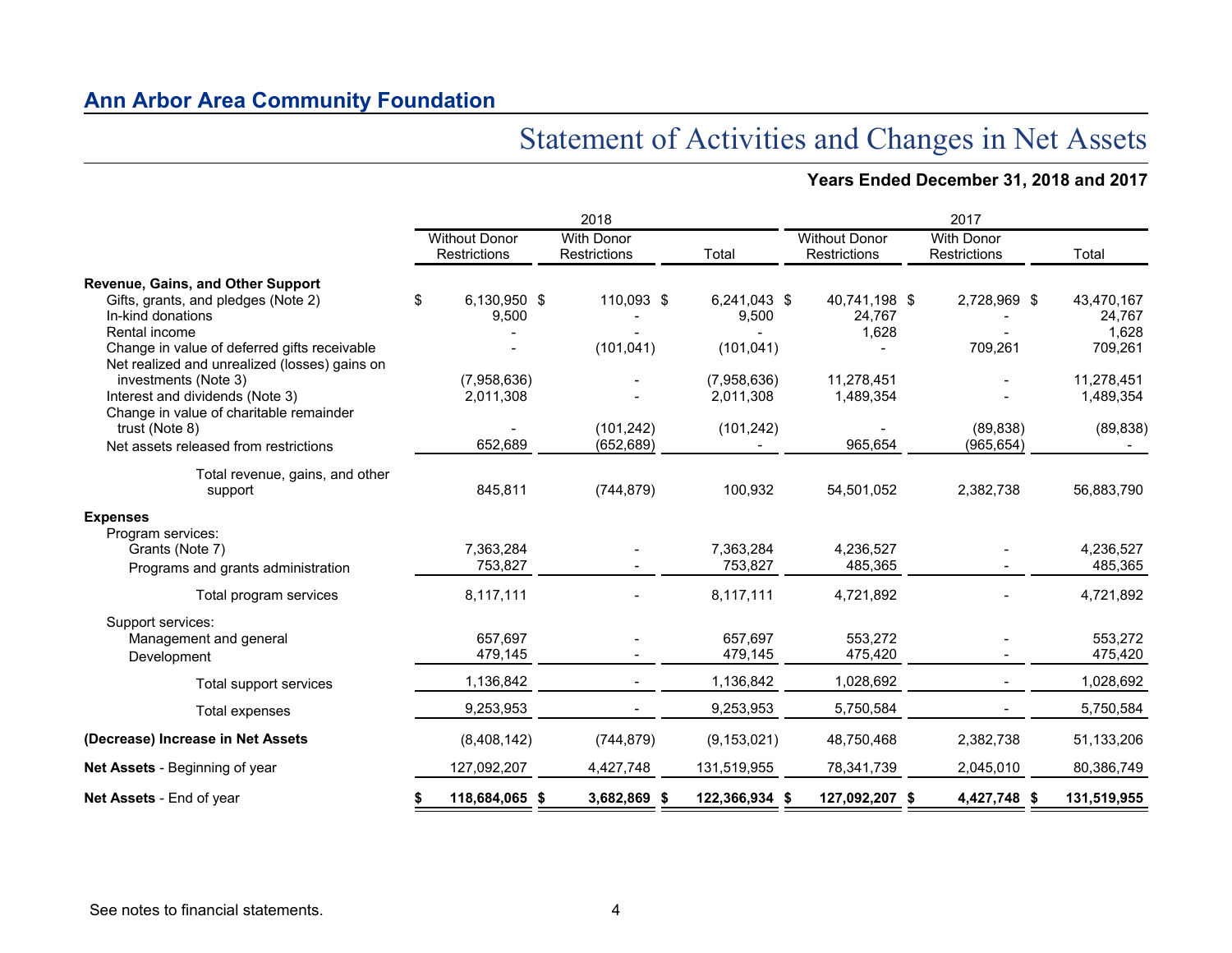# Statement of Functional Expenses

### **Year Ended December 31, 2018**

|                                     | Program<br>Services |            | <b>Support Services</b> |    |             |                 |
|-------------------------------------|---------------------|------------|-------------------------|----|-------------|-----------------|
|                                     | Community           | Management |                         |    |             |                 |
|                                     | <b>Services</b>     |            | and General             |    | Development | Total           |
| Salaries and wages                  | \$<br>329,182 \$    |            | 377,698 \$              |    | 190,578 \$  | 897,458         |
| Payroll taxes and fringe benefits   | 57,167              |            | 65,592                  |    | 33,096      | 155,855         |
| Total salaries and related expenses | 386,349             |            | 443,290                 |    | 223,674     | 1,053,313       |
| Advertising                         | 150                 |            | 559                     |    | 30,529      | 31,238          |
| Annual report                       |                     |            |                         |    | 3,164       | 3,164           |
| Bad debt expense                    |                     |            |                         |    | 80,372      | 80,372          |
| Community leadership                | 152,806             |            | (1, 367)                |    |             | 151,439         |
| Conferences and meetings            | 7,265               |            | 19,213                  |    | 10,098      | 36,576          |
| Depreciation                        | 21,243              |            | 24,526                  |    | 10,235      | 56,004          |
| Donor services                      | 37,635              |            | 3,300                   |    | 33,791      | 74,726          |
| Dues and subscriptions              | 1,012               |            | 2,925                   |    | 1,578       | 5,515           |
| Events                              | 2,646               |            | 3,044                   |    | 29,975      | 35,665          |
| Tech licenses and fees              | 40,039              |            | 43,316                  |    | 23,577      | 106,932         |
| In-kind expense                     |                     |            | 5,500                   |    | 4,000       | 9,500           |
| Insurance                           |                     |            | 8,097                   |    |             | 8,097           |
| Miscellaneous                       |                     |            | (8, 762)                |    | 1,495       | (7, 267)        |
| Occupancy                           | 14,012              |            | 16,178                  |    | 6,751       | 36,941          |
| Postage                             | 50                  |            | 2,555                   |    | 3,451       | 6,056           |
| <b>Professional fees</b>            | 73,161              |            | 75,680                  |    |             | 148,841         |
| Supplies                            | 9,174               |            | 10,078                  |    | 4,713       | 23,965          |
| Telephone                           | 4,293               |            | 4,957                   |    | 2,069       | 11,319          |
| Website                             | 3,992               |            | 4,608                   |    | 9,673       | 18,273          |
| Grants                              | 7,363,284           |            |                         |    |             | 7,363,284       |
| Total functional expenses           | 8,117,111           |            | 657,697                 | \$ | 479,145     | \$<br>9,253,953 |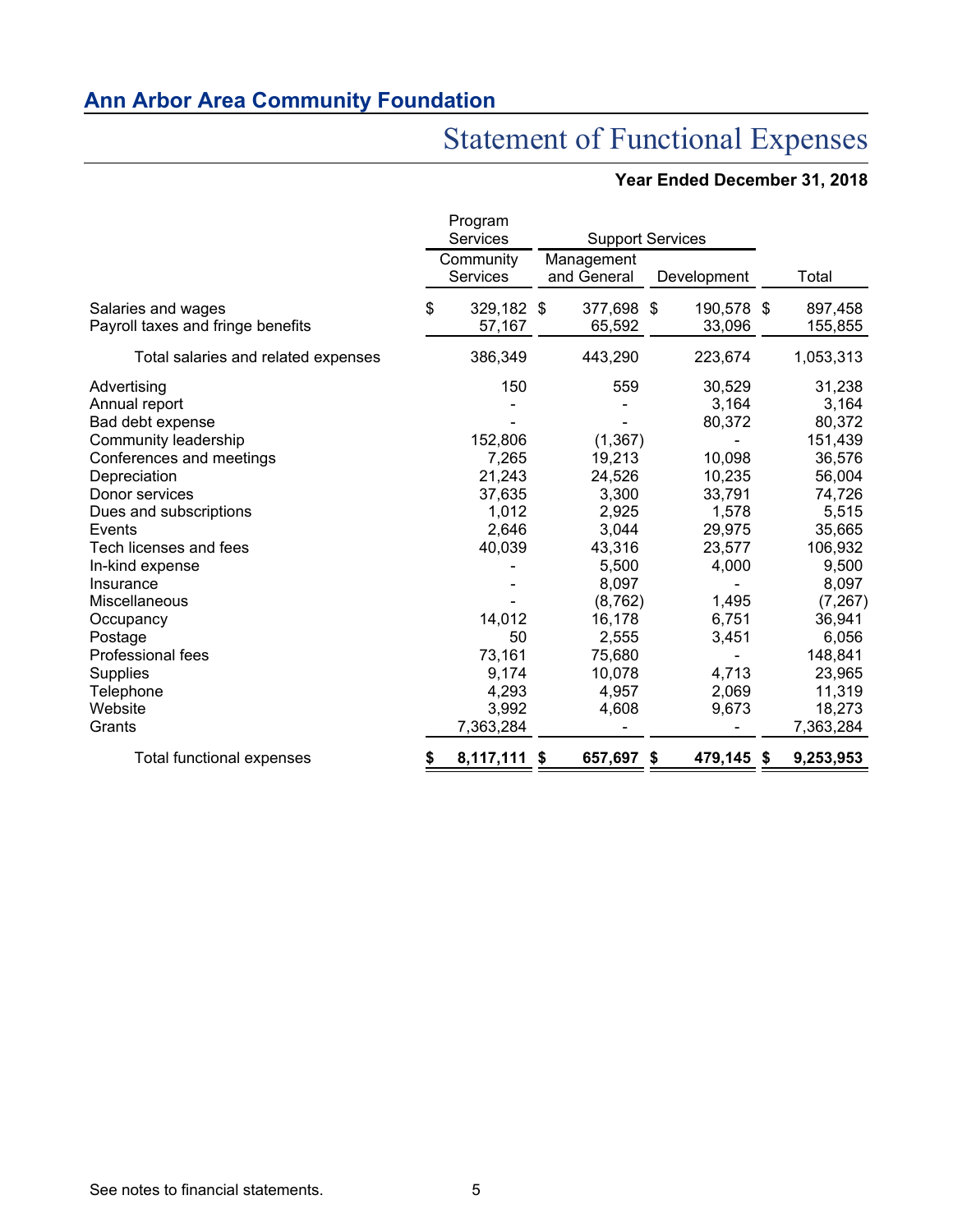# Statement of Functional Expenses

### **Year Ended December 31, 2017**

|                                                         | Program<br><b>Services</b> |      | <b>Support Services</b>   |   |                      |                    |
|---------------------------------------------------------|----------------------------|------|---------------------------|---|----------------------|--------------------|
|                                                         | Community<br>Services      |      | Management<br>and General |   | Development          | Total              |
| Salaries and wages<br>Payroll taxes and fringe benefits | \$<br>263,007 \$<br>39,191 |      | 342,707 \$<br>51,069      |   | 191,278 \$<br>28,507 | 796,992<br>118,767 |
| Total salaries and related expenses                     | 302,198                    |      | 393,776                   |   | 219,785              | 915,759            |
| Advertising                                             | 700                        |      |                           |   | 26,682               | 27,382             |
| Annual report                                           |                            |      |                           |   | 2,853                | 2,853              |
| Bad debt expense                                        |                            |      |                           |   | 87,108               | 87,108             |
| Community leadership                                    | 57,386                     |      |                           |   | 90                   | 57,476             |
| Conferences and meetings                                | 11,179                     |      | 3.095                     |   | 3,537                | 17,811             |
| Depreciation                                            | 19,696                     |      | 24,529                    |   | 9,489                | 53,714             |
| Donor services                                          | 12,299                     |      | 5,219                     |   | 38,374               | 55,892             |
| Dues and subscriptions                                  | 2,130                      |      | 2,926                     |   | 3,497                | 8,553              |
| Events                                                  |                            |      | 292                       |   | 29,985               | 30,277             |
| Tech licenses and fees                                  | 27,175                     |      | 33,845                    |   | 13,093               | 74,113             |
| Insurance                                               |                            |      | 7,508                     |   |                      | 7,508              |
| Miscellaneous                                           | 381                        |      | (12, 492)                 |   |                      | (12, 111)          |
| Occupancy                                               | 12,418                     |      | 15,467                    |   | 5,983                | 33,868             |
| Postage                                                 |                            |      | 2,033                     |   | 3,241                | 5,274              |
| <b>Professional fees</b>                                | 13,169                     |      | 44,365                    |   |                      | 57,534             |
| Supplies                                                | 5,993                      |      | 7,001                     |   | 4,458                | 17,452             |
| Telephone                                               | 5,307                      |      | 6,610                     |   | 2,759                | 14,676             |
| Website                                                 | 15,334                     |      | 19,098                    |   | 24,486               | 58,918             |
| Grants                                                  | 4,236,527                  |      |                           |   |                      | 4,236,527          |
| Total functional expenses                               | 4,721,892                  | - \$ | 553,272                   | 5 | 475,420              | 5,750,584          |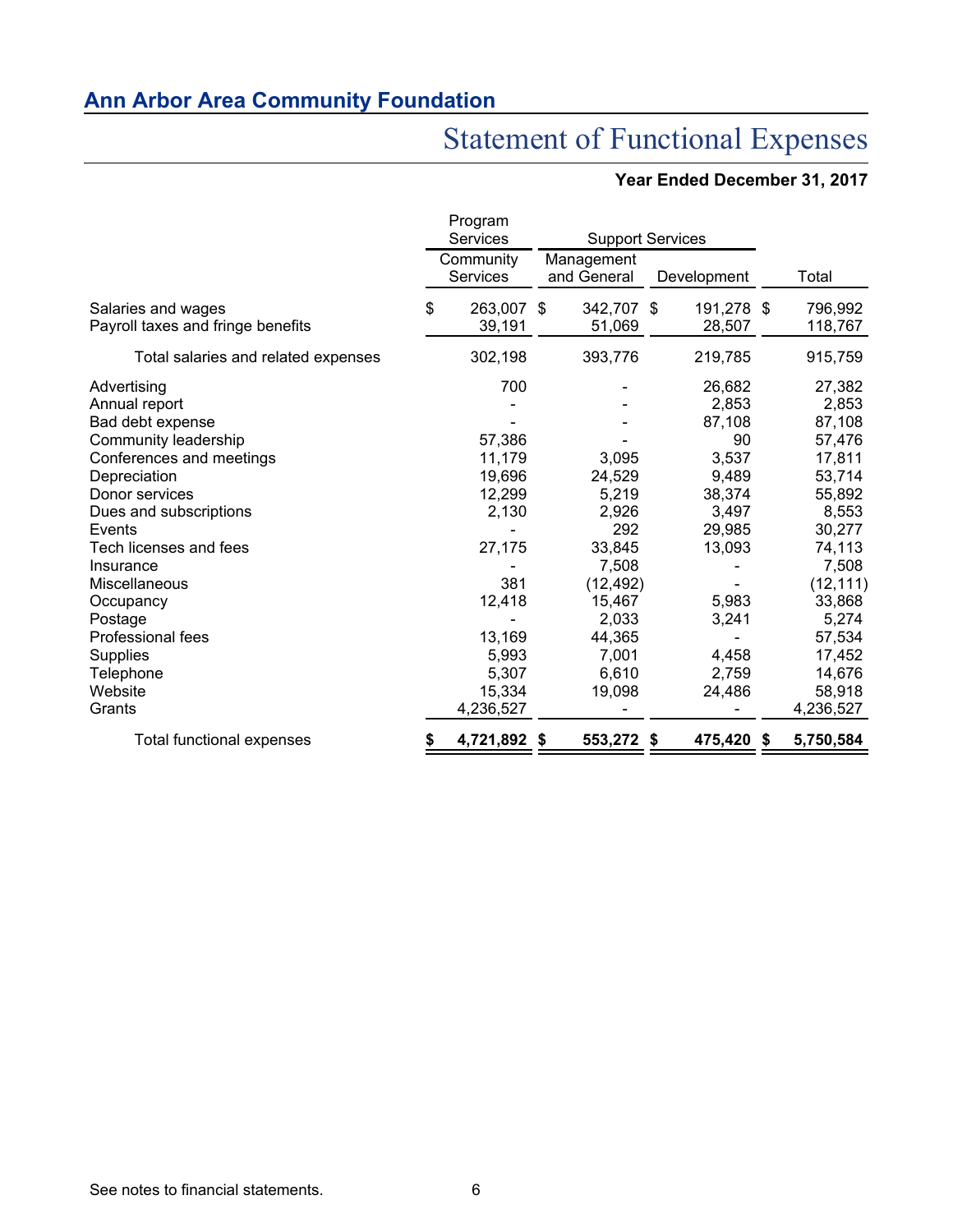# Statement of Cash Flows

### **Years Ended December 31, 2018 and 2017**

|                                                                       | 2018                     | 2017            |
|-----------------------------------------------------------------------|--------------------------|-----------------|
| <b>Cash Flows from Operating Activities</b>                           |                          |                 |
| Change in net assets                                                  | \$<br>$(9, 153, 021)$ \$ | 51,133,206      |
| Adjustments to reconcile change in net assets to net cash and cash    |                          |                 |
| equivalents from operating activities:                                |                          |                 |
| Depreciation                                                          | 56,003                   | 53,714          |
| Amortization of discount on pledges receivable                        | (4,318)                  | (188)           |
| Noncash charitable remainder unitrust                                 | 148,827                  | (140, 012)      |
| Net unrealized loss (gain) on investments                             | 8,481,369                | (10, 397, 367)  |
| Net realized gain on investments                                      | (949, 481)               | (1, 335, 531)   |
| Donated investments                                                   | (1,300,890)              | (3,424,750)     |
| Changes in operating assets and liabilities that provided (used) cash |                          |                 |
| and cash equivalents:                                                 |                          |                 |
| Receivables                                                           | 17,081                   | (2,726)         |
| Pledges and trusts receivable                                         | 76,373                   | 61,053          |
| Bequests and other deferred gifts receivable                          | 535,265                  | (2,351,242)     |
| Accounts payable and other liabilities                                | 18,744                   | 7,081           |
| Grants payable                                                        | 979,674                  | 147,969         |
| Annuity payable                                                       | (4,647)                  | (22, 849)       |
| Assets held for others - Endowed                                      | 712,797                  | 348,003         |
| Assets held for others - Nonendowed                                   | (126, 709)               | (18, 185, 300)  |
| Liability to life beneficiaries of planned gifts                      | 34,423                   | 47,650          |
| Net cash and cash equivalents (used in) provided by                   |                          |                 |
| operating activities                                                  | (478, 510)               | 15,938,711      |
| <b>Cash Flows from Investing Activities</b>                           |                          |                 |
| Purchases of property and equipment                                   | (15, 419)                | (307, 165)      |
| Purchases of investments                                              | (32,656,449)             | (104, 501, 670) |
| Proceeds from sales and maturities of investments                     | 31,368,479               | 70,750,657      |
| Net cash and cash equivalents used in investing activities            | (1,303,389)              | (34,058,178)    |
| <b>Net Decrease in Cash and Cash Equivalents</b>                      | (1,781,899)              | (18, 119, 467)  |
| Cash and Cash Equivalents - Beginning of year                         | 4,650,939                | 22,770,406      |
| Cash and Cash Equivalents - End of year                               | \$<br>2,869,040 \$       | 4,650,939       |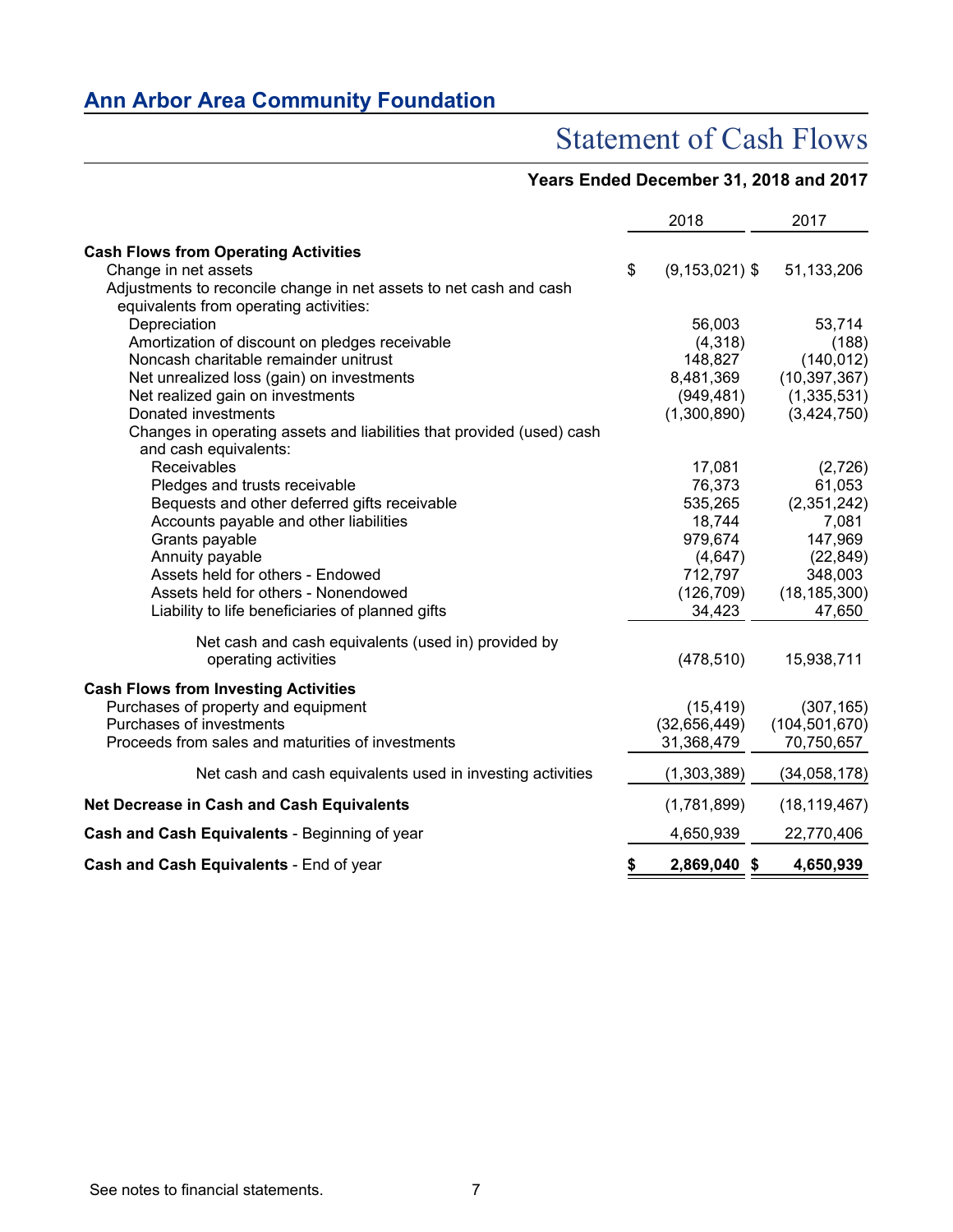#### **December 31, 2018 and 2017**

### **Note 1 - Nature of Activities**

The Ann Arbor Area Community Foundation (the "Community Foundation") enriches the quality of life in its region through its knowledgeable leadership, engaged grantmaking, and creative partnerships with donors to make philanthropic investments and build endowment.

### **Note 2 - Significant Accounting Policies**

#### *Financial Statement Presentation*

The financial statements are prepared on the accrual basis of accounting. The Community Foundation has determined that the use of fund accounting to segregate assets, liabilities, net assets, income, and expenses, although not required by accounting standards, is a meaningful practice to continue. The Community Foundation utilizes eight fund types to segregate activities as follows:

• General unrestricted - Totally unrestricted resources

• Field of interest - Resources used to support specific areas, such as community development, the performing arts, healthcare, environmental preservation, education, services for the elderly, or programs for youth

• Scholarship - Resources used to help area students complete their education

• Donor advised - Resources for which the donors are active participants in the giving process, sharing their insights and preferences with the Community Foundation's trustees as fund distributions are made

• Designated - Resources for which the donors specify certain charities as recipients of their gifts. Agency endowments held in the designated funds are shown as a liability.

• Special - This fund is used to account for agency transactions entered into by the Community Foundation. The agreement between the Community Foundation and the interested party allows for distributions of both income and principal. The resources received under these agreements are not considered contributions to the Community Foundation and, therefore, have been classified as a liability.

• Trust - This fund is composed of a charitable remainder unitrust gift and a charitable gift annuity.

• Administrative - Resources used to provide financial support for day-to-day programs and operations

The Community Foundation is required to report information regarding its financial position and activities according to two classes of net assets: without donor restrictions and with donor restrictions. Due to variance power, the Community Foundation has no net assets with donor restrictions that are required to be maintained in perpetuity.

#### *Contributions Received*

Contributions received are recorded as "with donor restrictions" or "without donor restrictions," depending on the existence and nature of any donor restrictions. When a restriction expires, net assets with donor restrictions are reclassified to net assets without donor restrictions and reported in the statement of activities and changes in net assets as net assets released from restrictions. A transfer of assets to the Community Foundation shall be accounted for as a liability if one or more of the following conditions is present:

a. The transfer is subject to the resource provider's unilateral right to redirect the use of the assets to another beneficiary.

b. The transfer is accompanied by the resource provider's conditional promise to give or is otherwise revocable or repayable.

c. The resource provider controls the recipient organization and specifies an unaffiliated beneficiary.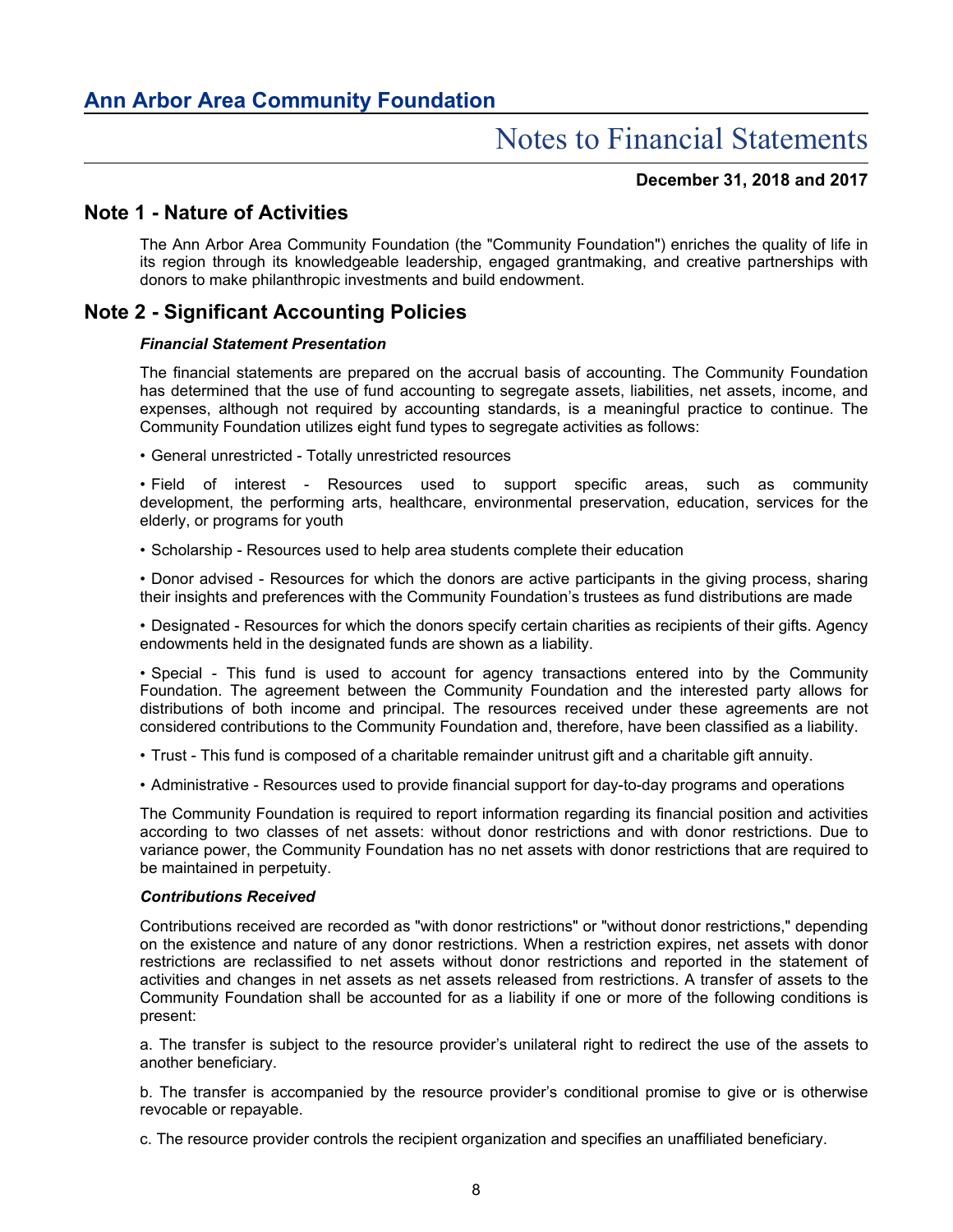**December 31, 2018 and 2017**

# **Note 2 - Significant Accounting Policies (Continued)**

d. The resource provider specifies itself or its affiliate as the beneficiary and the transfer is not an equity transaction.

It is the board of trustees' (the "Board") interpretation of accounting standards that all gifts and grants received by the Community Foundation constitute net assets without donor restrictions, other than those with time restrictions, on the use of the contributions, such as pledges, bequests receivable, and trusts. The bylaws of the Community Foundation, under variance power, give the Board the authority to modify any restriction or condition on distribution of resources for any charitable purposes or to specific organizations if, in its sole judgment, such restrictions or conditions become, in effect, unnecessary, incapable of fulfillment, or inconsistent with the charitable needs of the community or area served.

#### *Agency Transactions*

The Community Foundation has adopted established standards for transactions in which the Community Foundation accepts a contribution from a donor and agrees to transfer those assets, the return on the investment of those assets, or both to another entity that is specified by the donor. The Community Foundation refers to these types of resources as designated, agency endowment, or special funds and has accounted for these three types of funds in the designated and/or special fund categories. The statement of financial position refers to agency endowment funds held within the designated fund category as "endowed" assets held for others. The statement of financial position also refers to "nonendowed" assets held for others. These assets represent temporary special funds that have an impact on the community and support the individual donors to support time-limited initiatives.

The designated fund agreements between the Community Foundation and the organizations allow for distributions per the spending policy of the Community Foundation. The special fund agreements between the Community Foundation and the organizations or individuals allow for distribution of both income and principal. The resources received under these agreements are not considered contributions to the Community Foundation and, therefore, have been classified as a liability.

In 2018 and 2017, funds of \$993,329 and \$362,078, respectively, were received under agency endowment fund agreements and were recorded directly to the "assets held for others" statement of financial position liability account.

During 2016, the Community Foundation entered into an agreement with Glacier Hills, Inc. (Glacier Hills) and Trinity Continuing Care Services (dba Trinity Senior Living Communities) (Trinity) to temporarily hold charitable assets totaling approximately \$18,000,000 generated through the acquisition of the membership interest in Glacier Hills by Trinity. Due to the conditions of the agreement, the transfer was considered an agency transaction and the assets received were recorded as nonendowed assets held for others. During 2017, the Community Foundation and Glacier Hills entered into new agreements to establish a temporary fund and legacy fund with these assets. As a result of these new agreements, a contribution and a corresponding reduction in nonendowed assets held for others were recorded.

#### *Accounting Treatment for Each Type of Fund*

**Designated Funds** - Designated funds typically are established with gifts from a donor with a request to distribute the transferred assets, the return on the investment of those assets, or both to a specified unaffiliated beneficiary. Additionally, the donor has granted the Community Foundation variance power, which allows the Community Foundation the flexibility to ensure that the donor's charitable interest will be served in perpetuity. When accounting for additions to designated funds, the Community Foundation records the assets received or promised as contributed revenue.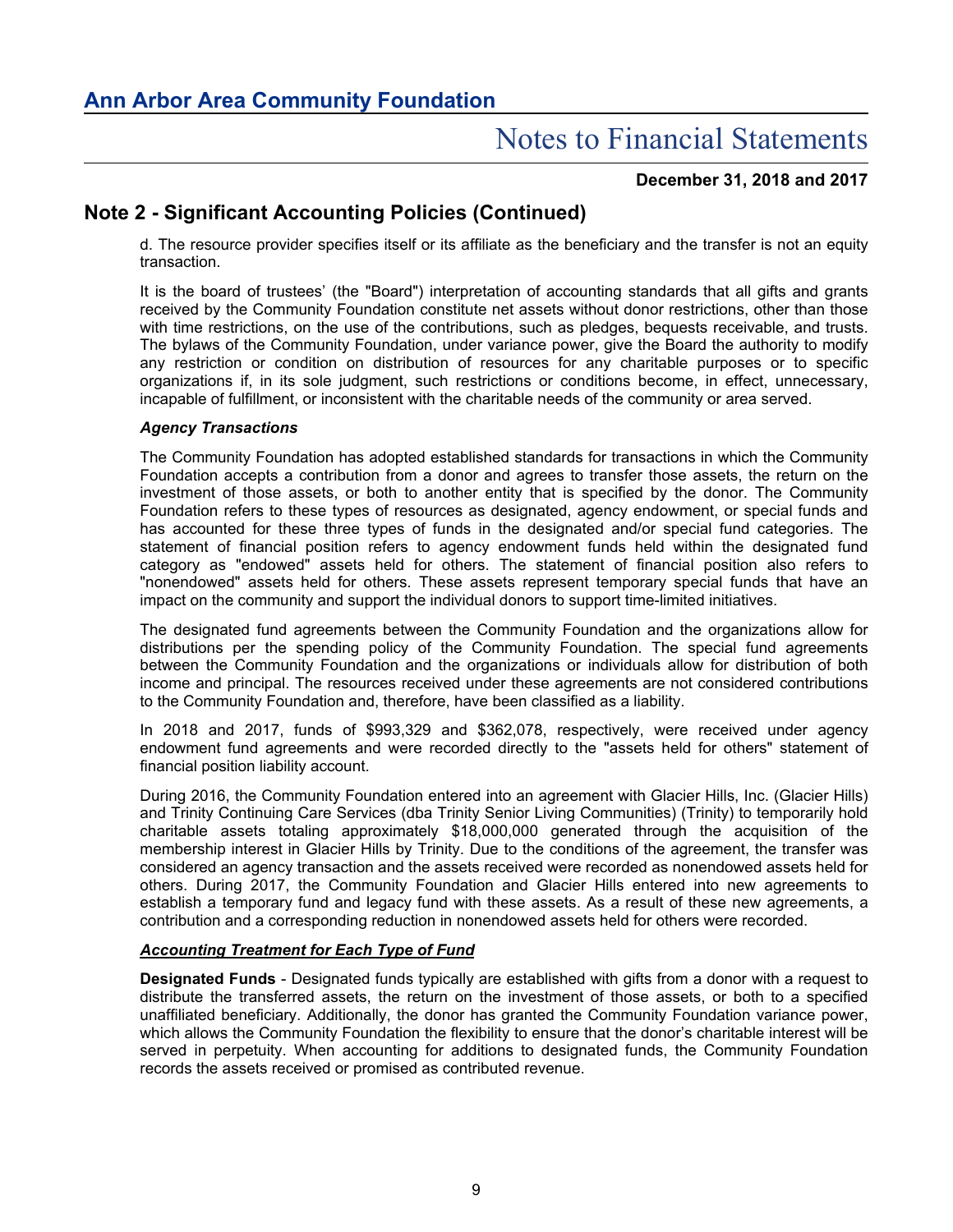#### **December 31, 2018 and 2017**

# **Note 2 - Significant Accounting Policies (Continued)**

**Agency Endowment Funds** - If a not-for-profit organization (NPO) establishes, with its own funds, a fund at the Community Foundation for its own benefit, the transfer of assets to the Community Foundation is not contribution revenue and is accounted for as a liability. The Community Foundation continues to report the fund as an asset of the Community Foundation; however, a liability for the market value is also recorded, representing the present value of the future payments expected to be made to the NPO.

#### *Cash Equivalents*

The Community Foundation considers all unrestricted, highly liquid investments purchased with original maturities of three months or less to be cash equivalents.

#### *Concentration of Credit Risk Arising from Deposit Accounts*

The Community Foundation maintains cash balances at one institution. Accounts at this institution are insured by the Federal Deposit Insurance Corporation in accordance with the program limit. In addition, the Community Foundation uses a cash management product through its primary depository institution to ensure that any deposits over \$250,000 are insured with other banking institutions. At times, the balances held in the primary deposit account may exceed federally insured amounts.

#### *Investments*

Money market investment funds held under the custody of fund managers represent temporarily uninvested monies and are considered short-term investments. Investments in common and preferred stocks, bonds, U.S. Treasury bills, and mutual funds are carried at quoted fair value. The Community Foundation's investments in nonmarketable limited partnerships are generally carried at fair value, which is estimated based on the net asset value per share (or its equivalent) by the investment manager. Audited information is only available annually, typically six months or more after the end of the partnership's year. Management of the Community Foundation reviews monthly and/or quarterly valuations provided by the general partner or manager of the funds and assesses the reasonableness of the fair values provided at the interim dates and included in the Community Foundation's financial statements. Because of the inherent uncertainty of valuations, the fair values used may differ from values that would have been used had a ready market existed. Realized gains and losses on sales of investments represent the difference between the net sales price and the cost of the securities sold. Unrealized gains or losses on investments represent the net change for the reported year in unrealized appreciation between the balance at the beginning and the end of the year.

#### *Risks and Uncertainties*

The Community Foundation invests in various investment securities. Investment securities are exposed to various risks, such as interest rate, market, and credit risks. Due to the level of risk associated with certain investment securities, it is at least reasonably possible that changes in the values of investment securities will occur in the near term and that such changes could materially affect the amounts reported in the statement of financial position.

#### *Bequests Receivable and Other Deferred Gifts Receivable*

Bequests receivable consist of gifts made by means of wills and trusts for which the donor is deceased and are otherwise considered irrevocable. Other deferred gifts receivable consist of other gifts for which payment is expected in the future. Deferred gifts are recorded at the present value of the revenue to be received using discount rates appropriate for the time frame and risk level of the asset. Payment on these receivables is expected in the next year. The bequests receivable totaled \$2,702,377 and \$3,015,729 as of December 31, 2018 and 2017, respectively, and are deemed fully collectible.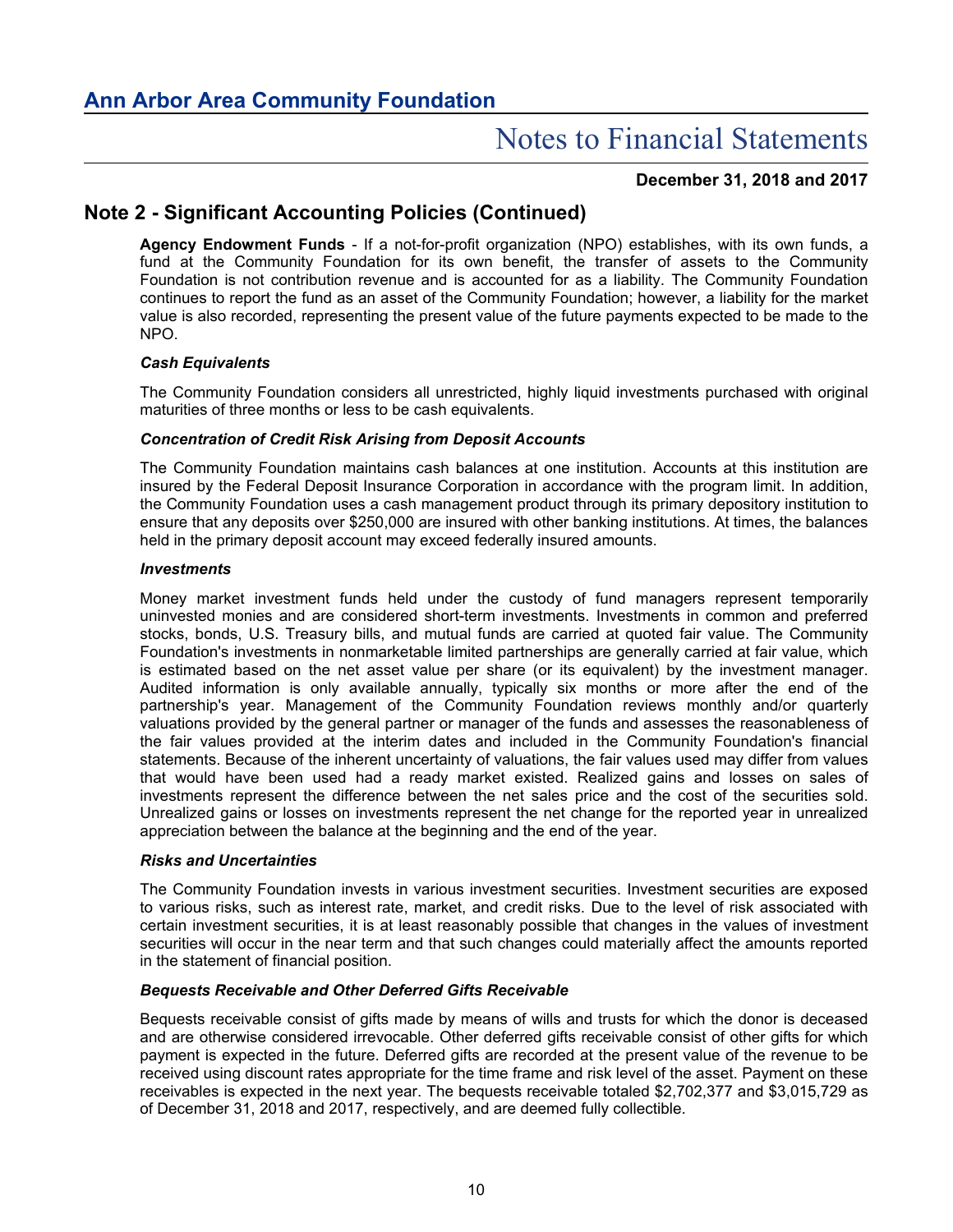**December 31, 2018 and 2017**

### **Note 2 - Significant Accounting Policies (Continued)**

#### *Pledges Receivable*

Pledges receivable consist of contributions that donors intend to contribute over time. Unconditional promises to give that are expected to be collected in future years are recorded at the present value of their estimated future cash flows. Amortization of the discounts is included in contribution revenue. An allowance for uncollectible contributions is provided when evidence indicates amounts promised by donors may not be collectible.

#### *In-kind Donations*

In-kind donations consist of materials and services given without remuneration. In 2018 and 2017, this consisted of artwork, professional services, catering services, and construction-related materials and services.

#### *Property and Equipment*

Property and equipment are recorded at cost when purchased and at estimated fair value when donated. Depreciation on property and equipment is calculated on a straight-line basis over the estimated useful lives of the assets, ranging from 3 to 40 years.

#### *Tax Status*

The Internal Revenue Service has ruled that the Community Foundation is a public charity, as described in Section 509(a)(1) of the Internal Revenue Code (IRC). Consequently, the Community Foundation is exempt from federal income tax and certain excise taxes imposed on private foundations under Section 501(c)(3) of the United States IRC.

#### *Functional Allocation of Expenses*

The Community Foundation allocates expenses on a functional basis to program and support services. Expenses that can be identified with a specific program or support service are allocated directly according to their natural expenditure classification. Wages, payroll taxes and benefits are allocated based on an estimate of the time each staff member spends related to each of the functional categories. Other expenses, such as certain administration and occupancy expenses, are allocated based on estimates of overall staff time allocated to each functional category. Although allocation methods used are considered reasonable, other methods could be used that would produce different results. Management and general and development costs are shown as administrative costs under support services on the statement of activities and changes in net assets.

#### *Grants*

Grants are recorded as expense in the year they are approved for payment by the authorized Community Foundation personnel, as empowered by the Board.

#### *Fair Value Disclosures*

The estimated fair value amounts have been determined by the Community Foundation using available market information and appropriate valuation methodologies. These estimates are subjective in nature and involve uncertainties and matters of considerable judgment. Accordingly, the estimates presented herein are not necessarily indicative of the amounts the Community Foundation could realize in a current market exchange. The use of different assumptions, judgments, and/or estimation methodologies may have a material effect on the estimated fair value amounts.

The Community Foundation adopted a standard permitting the Community Foundation to choose to measure many financial instruments and certain other items at fair value. The fair value option may be applied instrument by instrument, is irrevocable, and is applied only to entire instruments and not to a portion of instruments. The Community Foundation has elected the fair value option election with respect to the liability to life beneficiaries of planned gifts related to the charitable remainder unitrust.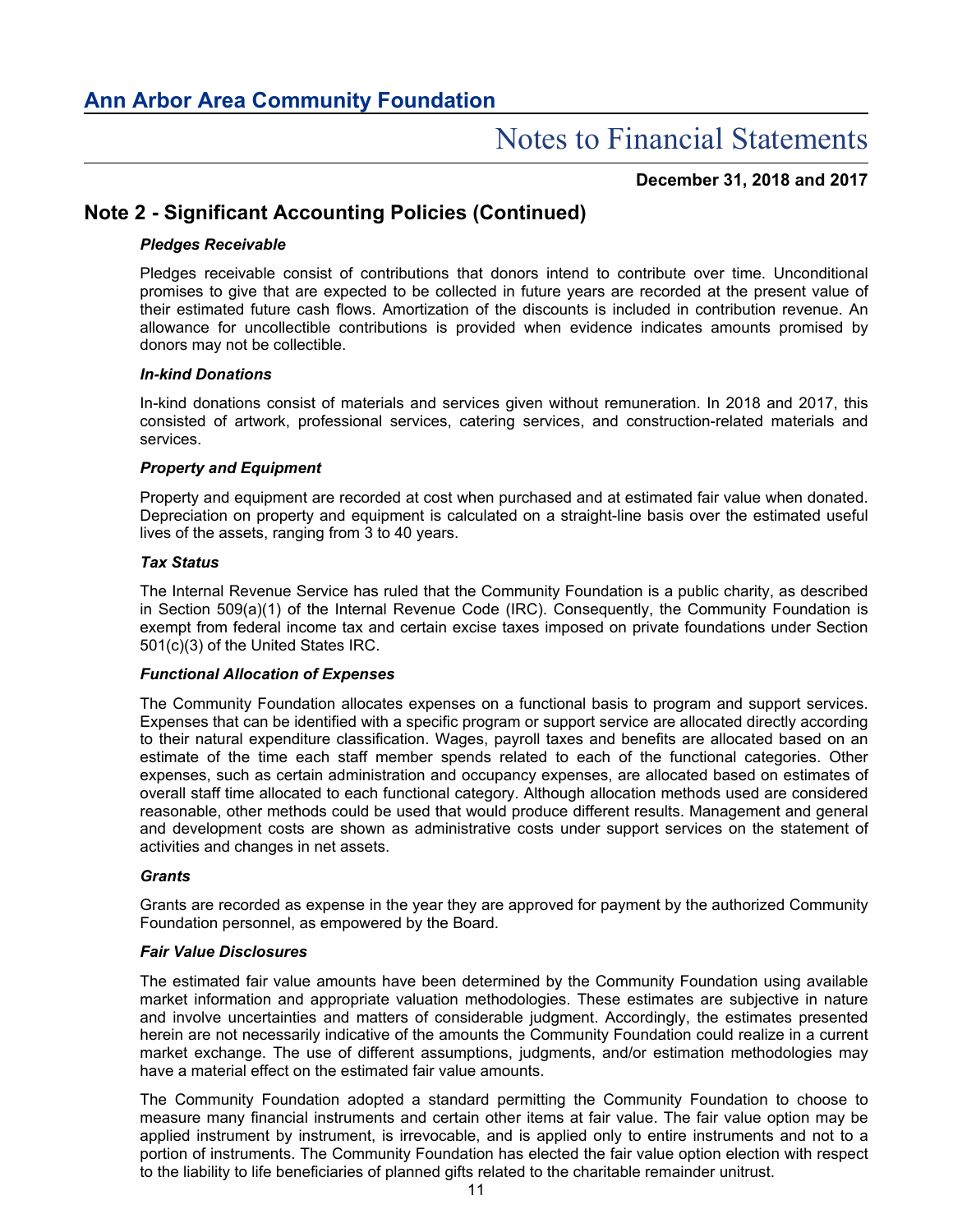**December 31, 2018 and 2017**

# **Note 2 - Significant Accounting Policies (Continued)**

#### *Use of Estimates*

The preparation of financial statements in conformity with generally accepted accounting principles requires management to make estimates and assumptions that affect the reported amounts of assets and liabilities and disclosure of contingent assets and liabilities at the date of the financial statements and the reported amounts of revenue and expenses during the reporting period. Actual results could differ from those estimates.

#### *Adoption of New Accounting Pronouncements*

The Community Foundation adopted Financial Accounting Standards Board (FASB) Accounting Standards Update (ASU) No. 2016-14, *Not-for-Profit Entities (Topic 958): Presentation of Financial Statements of Not-for-Profit Entities*. This standard requires net assets to be classified in two categories, net assets without donor restrictions and net assets with donor restrictions, rather than the three previous classifications. In addition, the underwater portion of donor-restricted endowments is now reported as net assets with donor restrictions. This standard also requires changes in the way certain information is aggregated and reported by the Community Foundation, including disclosures of quantitative and qualitative information about the liquidity and availability of resources and the presentation of expenses by both functional and natural classification. The standard also clarifies the definition of management and general and prohibits certain expenses from being allocated out of management and general. The standard was adopted as of January 1, 2018 and applied retrospectively, except for the liquidity footnote, which was applied prospectively. As a result of the adoption of this standard, the financial information for the year ended December 31, 2017 has been restated as follows: net assets of \$4,427,748 previously reported as temporarily restricted net assets are now reported as net assets with donor restrictions, \$454,447 of investment fees previously reported as program expenses have been netted against investment income, management and general expenses increased by \$107,175, development expenses increased by \$3,531, and as a result of the previously mentioned increase to management and general and development expenses, program expenses decreased by \$110,706.

In August 2018, the FASB issued ASU No. 2018-13, *Fair Value Measurement (Topic 820), Disclosure Framework - Changes to the Disclosure Requirements for Fair Value Measurement*. The update modifies certain disclosure requirements for fair value measurements and is effective for fiscal years beginning after December 15, 2019. Early adoption is permitted. The Community Foundation elected to early adopt this standard as of January 1, 2018, applied retrospectively. The adoption of this guidance resulted in changes to certain fair value measurement disclosures and does not have a material impact on the financial statements.

#### *Subsequent Events*

The financial statements and related disclosures include evaluation of events up through and including June 27, 2019, which is the date the financial statements were available to be issued.

### **Note 3 - Investments**

Investments are composed of the following fair values at December 31:

|                         | 2018         |    | 2017        |
|-------------------------|--------------|----|-------------|
| Money market funds      | 4,466,135 \$ |    | 7,416,001   |
| Fixed income            | 19.664.345   |    | 17,880,850  |
| Equity securities       | 43,966,379   |    | 44,526,743  |
| Alternative investments | 51,062,984   |    | 54,279,277  |
| Total                   | 119.159.843  | -S | 124,102,871 |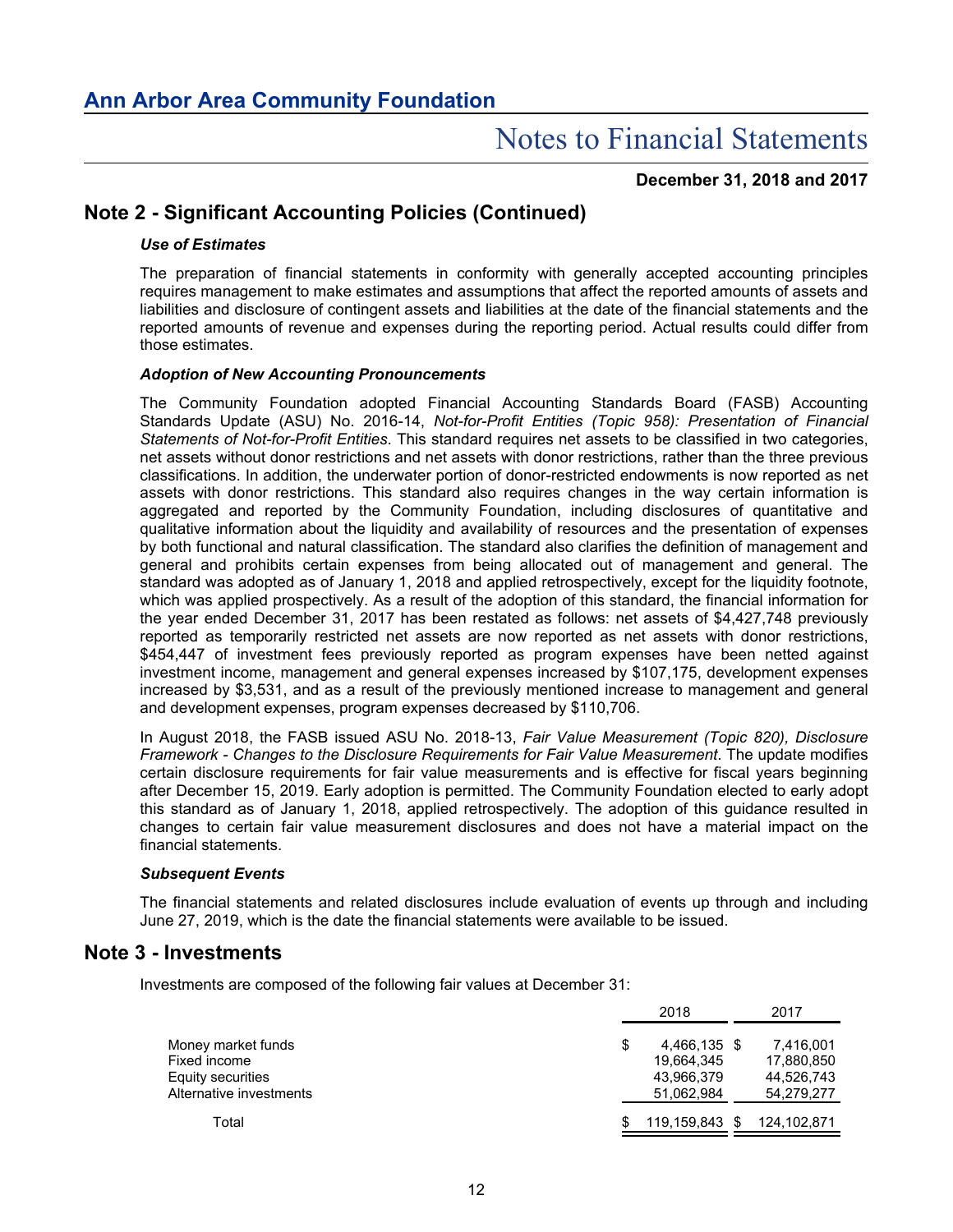#### **December 31, 2018 and 2017**

## **Note 3 - Investments (Continued)**

Investment income and expenses are composed of the following at December 31:

|                               | 2018               | 2017       |
|-------------------------------|--------------------|------------|
| Interest and dividends        | \$<br>2,011,308 \$ | 1,489,354  |
| Net realized gains            | 949.481            | 1,335,531  |
| Net unrealized (losses) gains | (8,481,369)        | 10,397,367 |
| Investment fees               | (426,748)          | (454, 447) |
| Total                         | $(5,947,328)$ \$   | 12,767,805 |
|                               |                    |            |

### **Note 4 - Pledges Receivable**

Pledges are recognized as revenue in the period the pledges are received. No allowance was deemed necessary for uncollectible pledges at December 31, 2018 and 2017. The Community Foundation receives contributions from related parties, such as board members. For the years ended December 31, 2018 and 2017, such contributions were approximately \$203,000 and \$187,000, respectively.

Pledges outstanding at December 31, 2018 and 2017 are expected to be collected as follows:

|                                                                                                      | 2018                                                 | 2017                                         |
|------------------------------------------------------------------------------------------------------|------------------------------------------------------|----------------------------------------------|
| Pledges receivable in less than one year<br>Pledges receivable in one to five years                  | \$<br>126.570 \$<br>145.173                          | 161,075<br>171,122                           |
| Gross unconditional promises to give                                                                 | 271,743                                              | 332,197                                      |
| Less unamortized discount on pledges due in greater than one year                                    | (7,081)                                              | (11,399)                                     |
| Unconditional promises to give                                                                       | 264,662 \$                                           | 320,798                                      |
| Pledges receivable activity for 2018 and 2017 is detailed below:                                     |                                                      |                                              |
|                                                                                                      | 2018                                                 | 2017                                         |
| Balance - January 1<br>Add new pledges<br>Less collections<br>Less uncollectible pledges written off | \$<br>320.798 \$<br>98.631<br>(90, 313)<br>(64, 454) | 305.282<br>191,400<br>(108,290)<br>(67, 594) |
| Balance - December 31                                                                                | 264.662 \$                                           | 320,798                                      |

### **Note 5 - Receivable from Trusts**

The Community Foundation is the beneficiary of two charitable lead trusts. The receivable from each of the two trusts is reduced annually by the principal portion of the distribution, and interest income is also recognized. One trust began making annual distributions in 1998 for a 20-year period ending in 2018, the date of the trust termination. At the inception of the trust, a receivable from the trust and contribution revenue of \$246,654 were recognized by the Community Foundation. The receivable represents the discounted value (at 8 percent) of the future stream of annual distributions of \$25,000 through 2018. At December 31, 2017, the net present value of the receivable was \$15,919. The trust made its final distribution in 2018.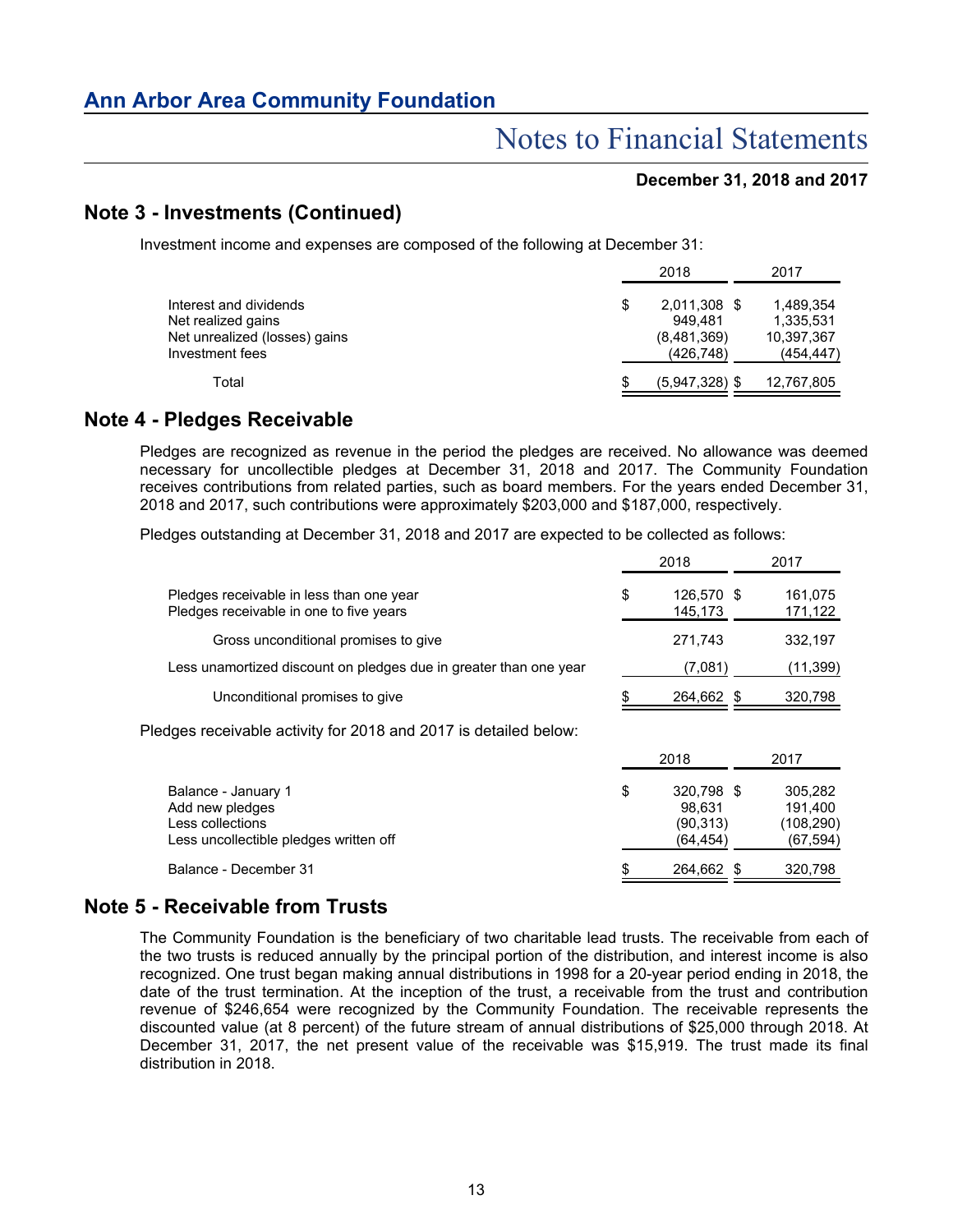#### **December 31, 2018 and 2017**

### **Note 5 - Receivable from Trusts (Continued)**

The other trust began making annual distributions in 2001. The annual distribution continues through 2020, the date of the trust termination. At the inception of the trust, a receivable from the trust and contribution revenue of \$771,295 were recognized by the Community Foundation. The receivable represents the discounted value (at 6.25 percent) of the future stream of annual distributions of \$70,000 through 2020. At December 31, 2018 and 2017, the net present value of the receivable was \$185,393.

### **Note 6 - Property and Equipment**

The cost of property and equipment is summarized as follows:

|                                                                               | 2018 |                                    |  | 2017                           |
|-------------------------------------------------------------------------------|------|------------------------------------|--|--------------------------------|
| <b>Buildings</b><br>Furniture and fixtures<br>Computer equipment and software | \$   | 1,357,551 \$<br>124.014<br>211,306 |  | 1,349,615<br>87,170<br>240,667 |
| Total cost                                                                    |      | 1,692,871                          |  | 1,677,452                      |
| Accumulated depreciation                                                      |      | 585,861                            |  | 529,858                        |
| Net property and equipment                                                    | \$   | 1,107,010 \$                       |  | 1,147,594                      |

Depreciation expense for 2018 and 2017 was \$56,003 and \$53,714, respectively.

### **Note 7 - Grants/Grants Payable**

Grants are recognized as liabilities at the time the authorized community foundation personnel, as empowered by the Board, authorize the expenditures, regardless of the year in which the grant is paid. Grants are authorized subject to the spending policy limitations. A summary of grants and grants payable for 2018 and 2017 is as follows:

|                                           | 2018 |                                         |                         |  |                             |                             |  |
|-------------------------------------------|------|-----------------------------------------|-------------------------|--|-----------------------------|-----------------------------|--|
| Commitment -<br>Beginning of<br>Year      |      | Authorizations<br>(Net of<br>Reversals) |                         |  | Payments                    | Commitment -<br>End of Year |  |
| Administrative endowments<br>Designated   | \$   | \$<br>8,000                             | 39,761 \$<br>808,699    |  | (39,761) \$<br>(806, 100)   | 10,599                      |  |
| Donor advised<br>Field of interest        |      | 30.000<br>102,572                       | 2.845.175<br>1,943,120  |  | (2,769,175)<br>(1,234,495)  | 106,000<br>811,197          |  |
| General unrestricted<br>Special           |      | 10.000<br>46,300                        | 1.094.876<br>188,442    |  | (854,876)<br>(234,742)      | 250,000                     |  |
| Scholarship<br>Gross grants and liability | \$.  | 19.950<br>216,822 \$                    | 638,153<br>7,558,226 \$ |  | (639,403)<br>(6,578,552) \$ | 18,700<br>1,196,496         |  |

Less grants made from funds held for others:

| Authorizations (from above).<br>Special - Pass-through grants<br>Returned grants | 7.558.226<br>(188, 442)<br>(6,500) |
|----------------------------------------------------------------------------------|------------------------------------|
| Total grants per statement of activities and changes in net assets               | 7.363.284                          |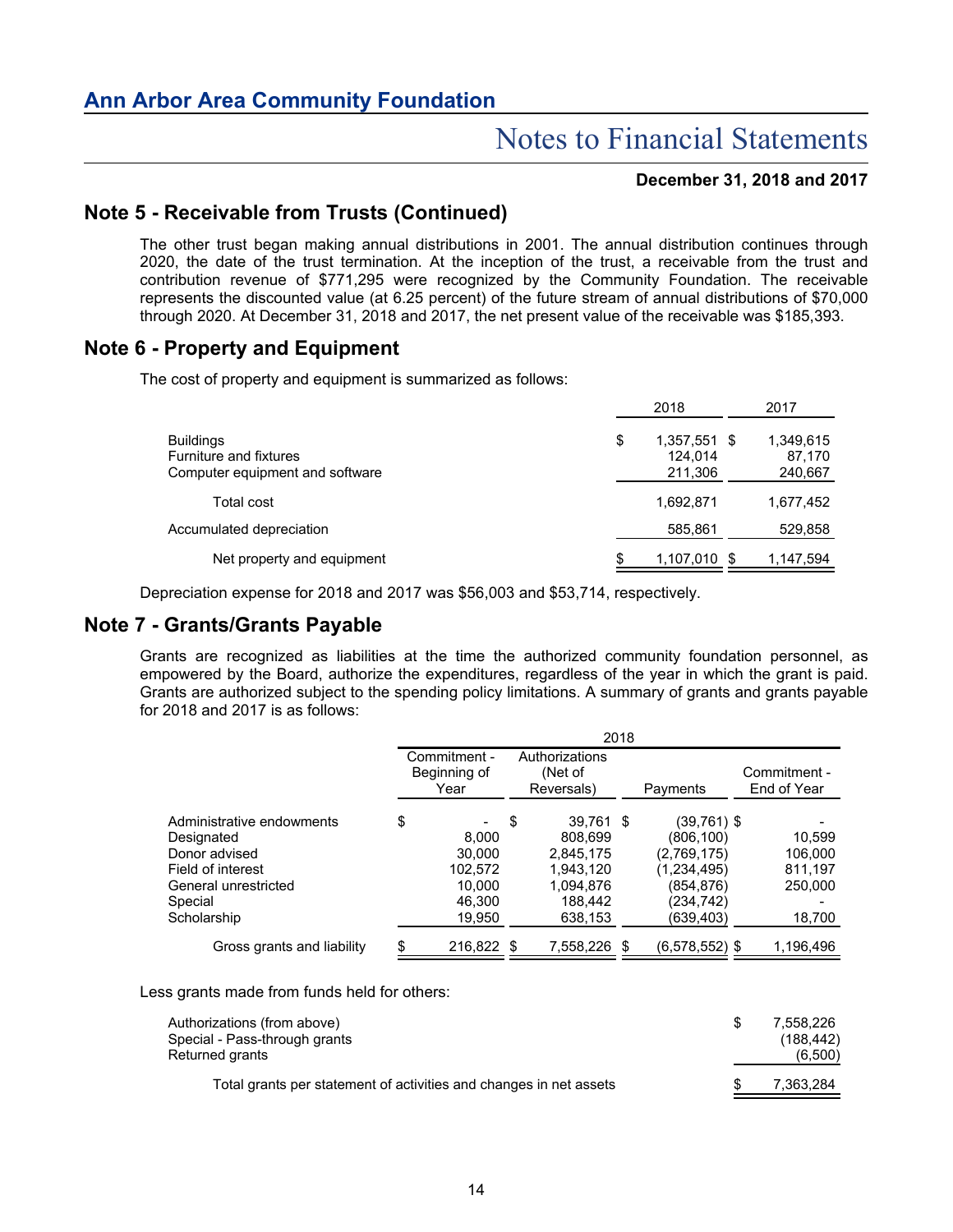#### **December 31, 2018 and 2017**

# **Note 7 - Grants/Grants Payable (Continued)**

The grant expense increase of \$3,126,757 from 2017 to 2018 was driven primarily by three factors: a significant increase in contributions in 2017, which in turn increased grant funding in 2018; prize competition grants from the Glacier Hills Legacy Prize Fund in 2018 (\$960,000); and the 2018 transfer of funds related to the Community Foundation of Plymouth to the Canton Community Foundation (\$1,023,301).

|                             | 2017                                 |                 |                                         |                      |  |                          |                             |                 |  |
|-----------------------------|--------------------------------------|-----------------|-----------------------------------------|----------------------|--|--------------------------|-----------------------------|-----------------|--|
|                             | Commitment -<br>Beginning of<br>Year |                 | Authorizations<br>(Net of<br>Reversals) |                      |  | Payments                 | Commitment -<br>End of Year |                 |  |
| Administrative endowments   | \$                                   |                 | \$                                      | 37,687 \$            |  | (37,687) \$              |                             |                 |  |
| Designated<br>Donor advised |                                      | 8.000<br>30,000 |                                         | 803.135<br>1,758,778 |  | (803.135)<br>(1,758,778) |                             | 8,000<br>30,000 |  |
| Field of interest           |                                      | 2.946           |                                         | 566.474              |  | (466,848)                |                             | 102,572         |  |
| General unrestricted        |                                      | 15.000          |                                         | 618.103              |  | (623.103)                |                             | 10,000          |  |
| Special                     |                                      |                 |                                         | 487.372              |  | (441,072)                |                             | 46,300          |  |
| Scholarship                 |                                      | 12,907          |                                         | 255.729              |  | (248,686)                |                             | 19,950          |  |
| Gross grants and liability  | \$                                   | 68,853 \$       |                                         | 4,527,278 \$         |  | (4,379,309) \$           |                             | 216,822         |  |

Less grants made from funds held for others:

| Authorizations (from above)                                        | 4,527,278  |
|--------------------------------------------------------------------|------------|
| Special - Pass-through grants                                      | (487, 372) |
| Designated - Agency transaction grants                             | (37,687)   |
| Interfund grants                                                   | 243.686    |
| Returned grants                                                    | (9,378)    |
| Total grants per statement of activities and changes in net assets | 4,236,527  |

## **Note 8 - Charitable Remainder Unitrust**

During the year ended December 31, 1999, the Community Foundation began to administer a planned gift under a charitable remainder unitrust. A charitable remainder unitrust provides for the payment of a fixed percentage of the net fair value of the trust's assets, as determined each year. Upon termination of the income beneficiary's interest, the assets of the trust are to be transferred in the following amounts: (1) \$50,000 to an unrelated charity and (2) the balance of the trust to the Community Foundation for donordesignated purposes.

The portion of the planned gift attributable to the present value of the future benefits to be received by the Community Foundation, \$422,107, was recorded in the statement of activities and changes in net assets as a contribution in the period the planned gift was established. The balance of the charitable remainder unitrust assets was \$1,031,574 and \$1,180,401 at December 31, 2018 and 2017, respectively.

The present value of the estimated future payments to the beneficiary was redetermined in 2018 and 2017 using a discount rate of 5.0 percent and 2.6 percent, respectively, and the applicable mortality tables, adjusting the liability and recognizing loss by \$101,242 and \$89,838, respectively. The liability to life beneficiaries of planned gifts was \$530,137 and \$495,714 for 2018 and 2017, respectively.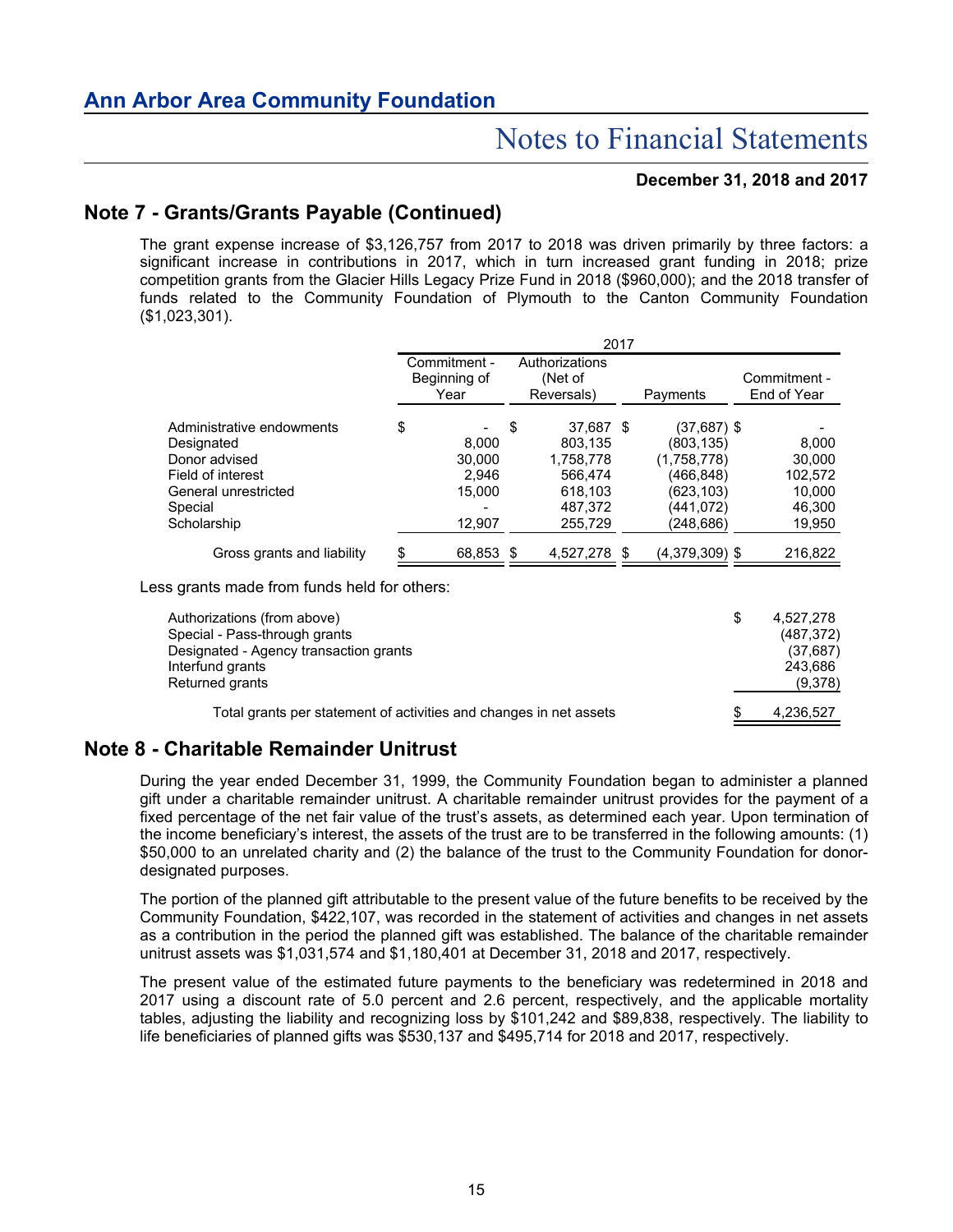#### **December 31, 2018 and 2017**

### **Note 9 - Net Assets with Donor Restrictions**

Net assets with donor restrictions are those assets resulting from contributions whose use by the Community Foundation is limited by donor-imposed stipulations that either expire by the passage of time or can be fulfilled and removed by actions of the Community Foundation pursuant to those stipulations.

Net assets with donor restrictions consist of the following:

|                                                                                                                                 |    | 2018                            | 2017 |                                 |  |
|---------------------------------------------------------------------------------------------------------------------------------|----|---------------------------------|------|---------------------------------|--|
| Pledges receivable (Note 4)<br>Less pledges receivable under agency                                                             | \$ | 264,662 \$                      |      | 320,798<br>(45,691)             |  |
| Pledges receivable - Net                                                                                                        |    | 264,662                         |      | 275,107                         |  |
| Receivable from trusts (Note 5)<br>Bequests and other deferred gifts receivable<br>Charitable remainder unitrust - Net (Note 8) |    | 185,393<br>2,731,377<br>501,437 |      | 201,312<br>3,266,642<br>684,687 |  |
| Total net assets with donor restrictions                                                                                        | S. | 3,682,869 \$                    |      | 4,427,748                       |  |

### **Note 10 - Defined Contribution Plan**

For the year ended December 31, 2017, the Community Foundation had a SIMPLE IRA plan under which it contributed 2 percent of eligible wages. Effective January 1, 2018, the Community Foundation implemented a tax-sheltered retirement plan under Internal Revenue Code Section 403(b). Under this plan, for 2018, the Community Foundation made a discretionary profit-sharing contribution (2 percent of eligible wages for the year ended December 31, 2018) in addition to a match of 100 percent of each participant's contribution, up to a maximum of 2 percent of eligible wages. The Community Foundation incurred retirement plan expenses of \$33,071 and \$15,524 during 2018 and 2017, respectively.

### **Note 11 - Board-designated Endowments**

The Community Foundation's net assets without donor restrictions include board-designated endowments that would be classified as donor-restricted endowments, except that the Community Foundation has variance power over those assets. Therefore, the Board treats these funds as boarddesignated endowments, and they are classified and reported based on the existence or absence of donor-imposed restrictions.

#### *Interpretation of Relevant Law*

The board of trustees of the Community Foundation follows the Uniform Prudent Management of Institutional Funds Act (UPMIFA), which is designed to help ensure the long-term preservation of the corpus of endowed funds. As a result of this law and variance power provision rights, the Community Foundation classifies within unrestricted net assets (a) the original value of gifts donated to the designated endowment, (b) the original value of subsequent gifts to the designated endowment, and (c) accumulations to the designated endowment. In accordance with following UPMIFA, the Community Foundation considers the following factors in making a determination to appropriate or accumulate boarddesignated endowment funds:

- The duration and preservation of the fund
- The purpose of the Community Foundation and the board-designated endowment fund
- General economic conditions
- The possible effect of inflation and deflation
- The expected total return from income and the appreciation of investments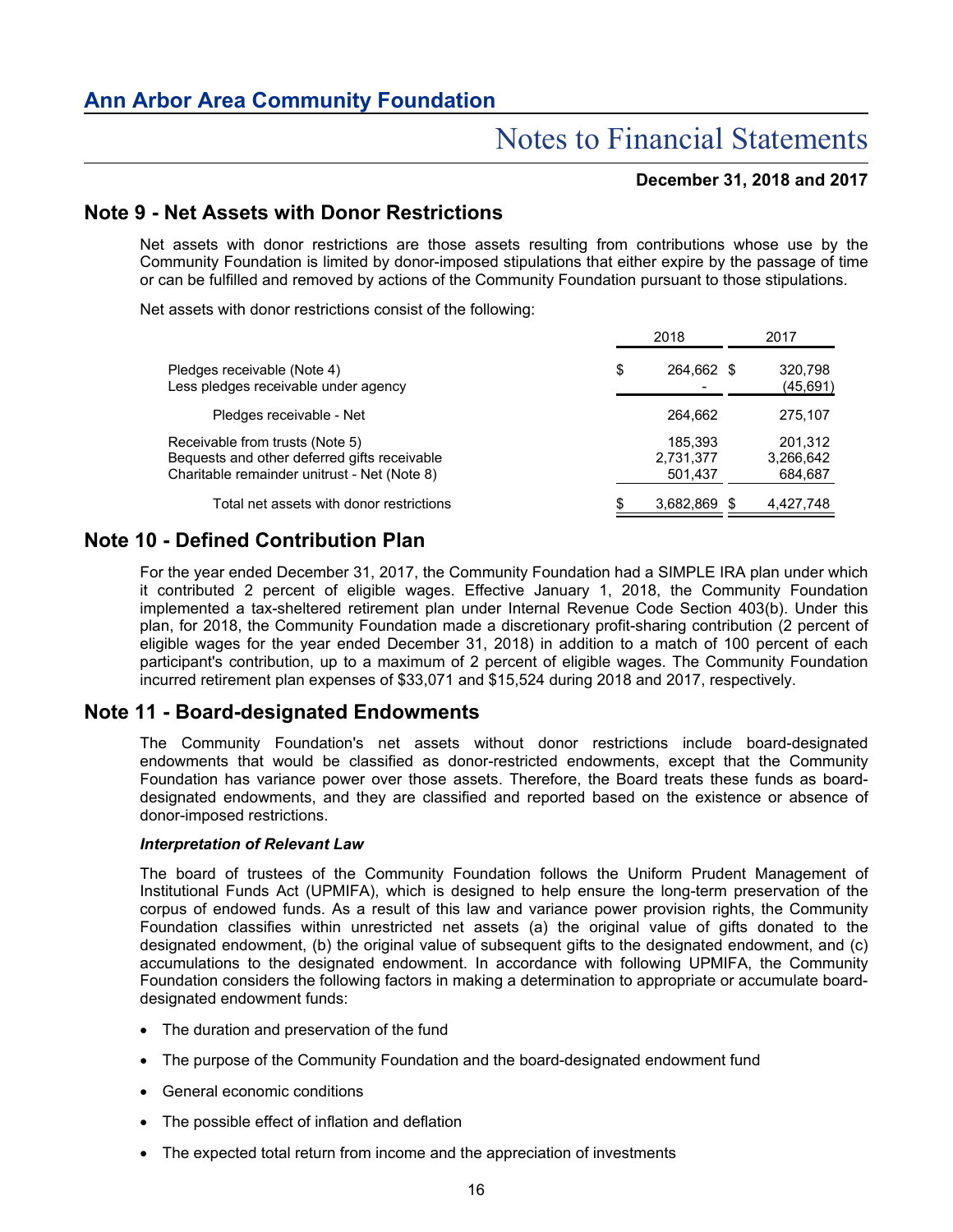# Notes to Financial Statements

#### **December 31, 2018 and 2017**

Without Donor

Without Donor

### **Note 11 - Board-designated Endowments (Continued)**

- Other resources of the Community Foundation
- The investment policies of the Community Foundation

#### *Changes in Endowment Net Assets for the Year Ended December 31, 2018*

|                                                                                            | Restrictions             |
|--------------------------------------------------------------------------------------------|--------------------------|
| Board-designated endowment net assets - Beginning of year                                  | \$<br>127,092,207        |
| Investment return:<br>Investment income<br>Net depreciation (realized and unrealized)      | 2,011,308<br>(7,958,636) |
| Total investment return                                                                    | (5,947,328)              |
| Contributions and other support<br>Appropriation for distributions and administrative fees | 6,793,139<br>(9,253,953) |
| Board-designated endowment net assets - End of year                                        | 118,684,065              |

#### *Changes in Endowment Net Assets for the Year Ended December 31, 2017*

|                                                                                            |   | Restrictions              |
|--------------------------------------------------------------------------------------------|---|---------------------------|
| Board-designated endowment net assets - Beginning of year                                  | S | 78,341,739                |
| Investment return:<br>Investment income<br>Net appreciation (realized and unrealized)      |   | 1,489,354<br>11,278,451   |
| Total investment return                                                                    |   | 12,767,805                |
| Contributions and other support<br>Appropriation for distributions and administrative fees |   | 41,733,247<br>(5,750,584) |
| Board-designated endowment net assets - End of year                                        |   | 127,092,207               |

#### *Return Objectives and Risk Parameters*

The Community Foundation has adopted investment and spending policies for its net assets that attempt to provide a predictable stream of funding to programs supported by its net assets while seeking to maintain its purchasing power. Under this policy, as approved by the board of trustees, the Community Foundation has four objectives: (1) preserve and grow the assets of the Community Foundation, (2) balance long-term growth with appropriate risk and liquidity, (3) achieve market returns, and (4) comply with applicable laws, rules, and regulations.

#### *Strategies Employed for Achieving Objectives*

To satisfy its long-term rate-of-return objectives, the Community Foundation relies on a total return strategy in which investment returns are achieved through both capital appreciation (realized and unrealized) and current yield (interest and dividends). The Community Foundation targets a broadly diversified asset allocation model with performance benchmarks based on each asset class.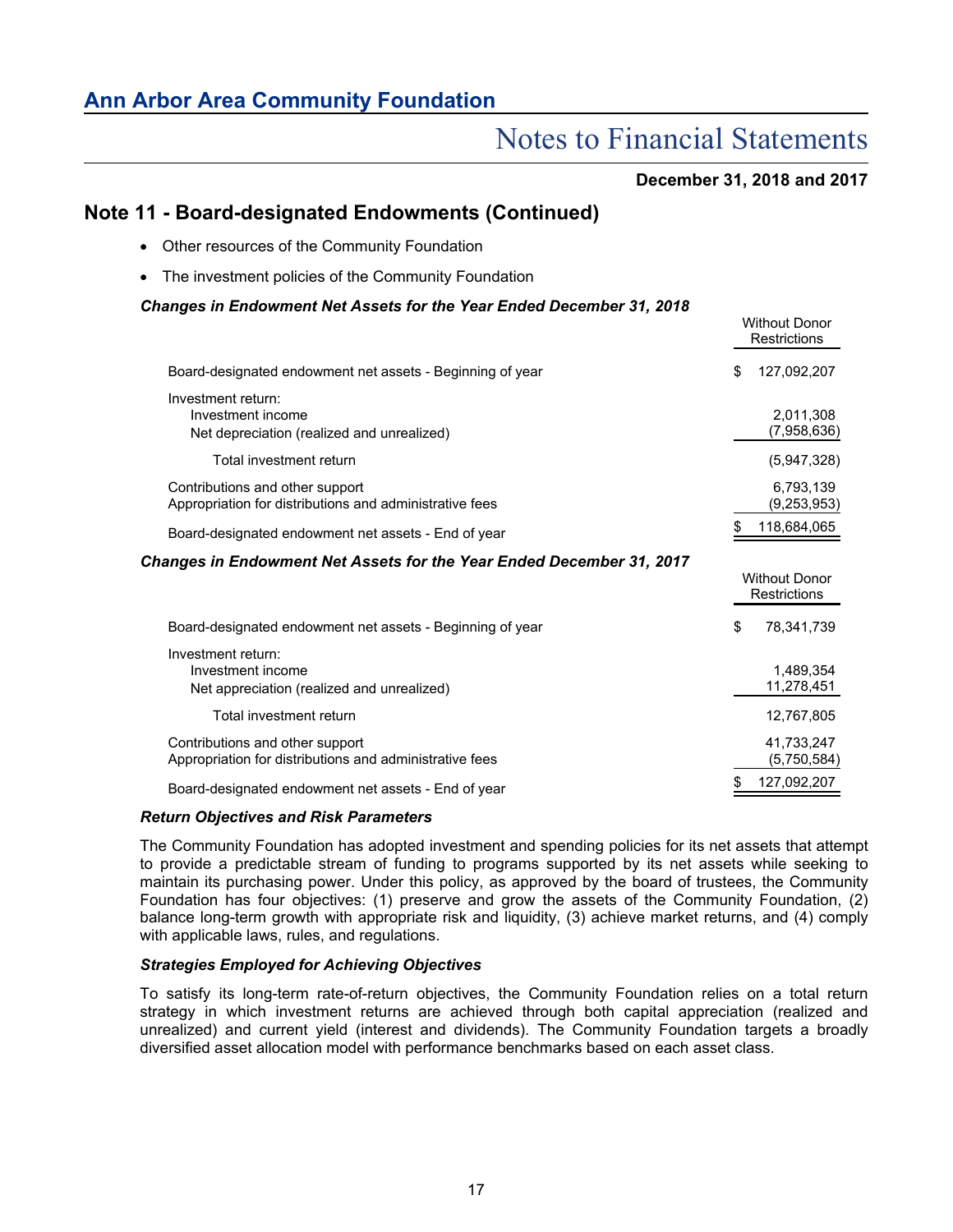**December 31, 2018 and 2017**

## **Note 11 - Board-designated Endowments (Continued)**

#### *Spending Policy and How the Investment Objectives Relate to Spending Policy*

The Community Foundation has a policy of appropriating for distributions and administrative fees each year up to 5 percent of its endowed investment pool's average fair value over the prior 16 quarters through September 30 of the preceding fiscal year in which the distribution is planned. In establishing this policy, the Community Foundation considered the long-term expected return on its investment portfolio. By limiting its spending policy, over the long term, the Community Foundation expects the current spending policy to allow its net assets to grow annually. This is consistent with the Community Foundation's objective to maintain the purchasing power of the investment portfolio and net assets, as well as to provide real growth through new gifts and investment returns.

The annual spending amount, as defined above, is used for both amounts available to grant from each fund, as well as administrative fees charged to each fund. The administrative fee is calculated based on the fund fee schedule approved by the board of trustees and in effect at the time the calculation is made. Amounts available to grant are calculated by subtracting the administrative fee from the total calculated spending amount. For a portion of 2017, endowed funds were not allowed to make grants until they had been at the Community Foundation for four consecutive quarters. During 2017, the board of trustees modified this policy to allow endowed funds to make grants after they had been at the Community Foundation for two consecutive quarters. Pass-through and donor-advised funds do not have the twoquarter restriction. Administrative fees will be charged to funds from the date that the fund is established, as prescribed by the fund fee schedule in effect at the time. The annual spending amount is determined and recommended by the finance committee and approved by the board of trustees. In 2018 and 2017, the Community Foundation used 5 percent as the spending policy.

### **Note 12 - Fair Value Measurements**

Accounting standards require certain assets and liabilities be reported at fair value in the financial statements and provide a framework for establishing that fair value. The framework for determining fair value is based on a hierarchy that prioritizes the inputs and valuation techniques used to measure fair value.

The following tables present information about the Community Foundation's assets and liabilities measured at fair value on a recurring basis at December 31, 2018 and 2017 and the valuation techniques used by the Community Foundation to determine those fair values.

Fair values determined by Level 1 inputs use quoted prices in active markets for identical assets or liabilities that the Community Foundation has the ability to access.

Fair values determined by Level 2 inputs use other inputs that are observable, either directly or indirectly. These Level 2 inputs include quoted prices for similar assets and liabilities in active markets and other inputs, such as interest rates and yield curves, that are observable at commonly quoted intervals.

Level 3 inputs are unobservable inputs, including inputs that are available in situations where there is little, if any, market activity for the related asset or liability. These Level 3 fair value measurements are based primarily on management's own estimates using pricing models, discounted cash flow methodologies, or similar techniques taking into account the characteristics of the asset or liability.

In instances whereby inputs used to measure fair value fall into different levels in the above fair value hierarchy, fair value measurements in their entirety are categorized based on the lowest level input that is significant to the valuation. The Community Foundation's assessment of the significance of particular inputs to these fair value measurements requires judgment and considers factors specific to each asset or liability.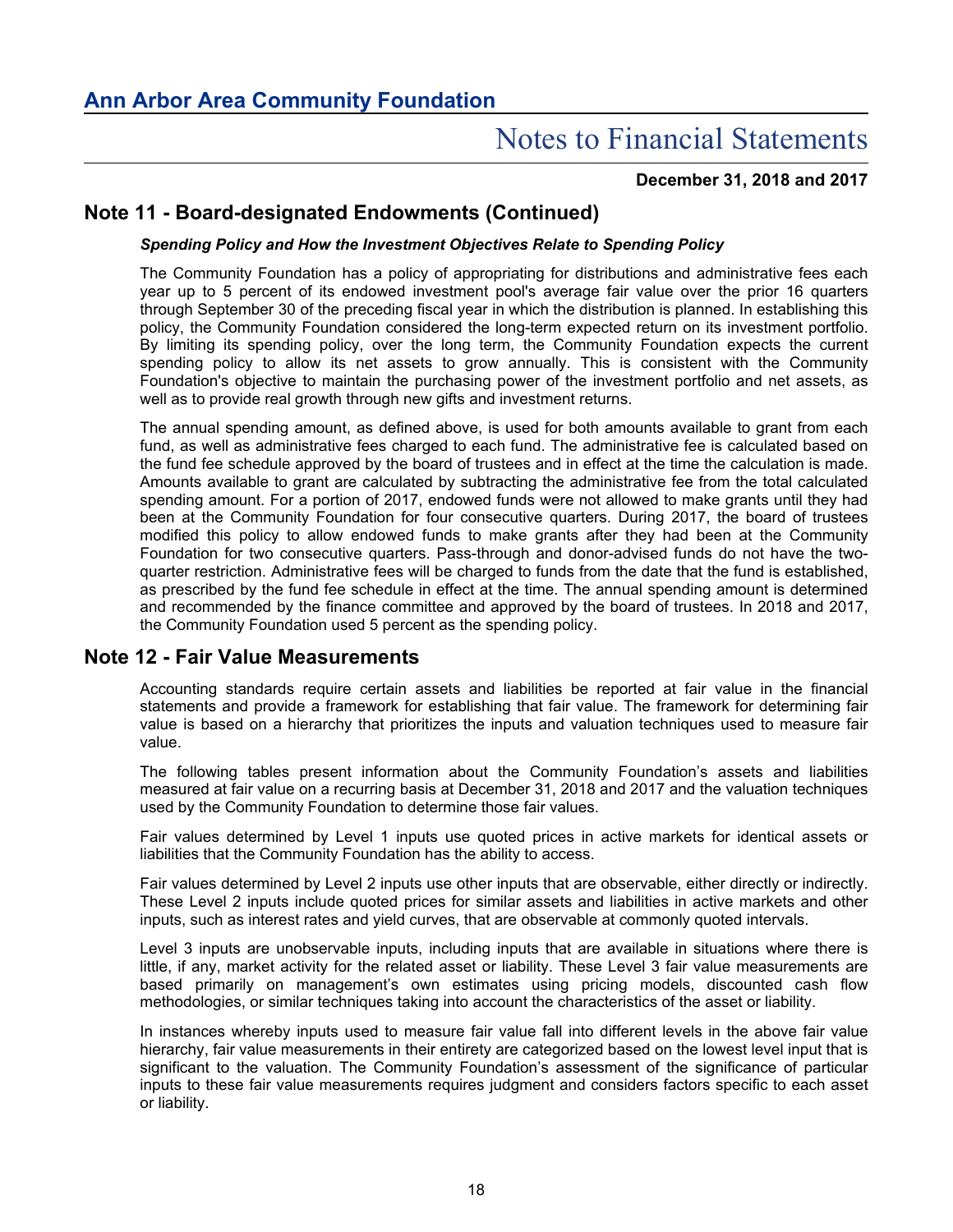### **December 31, 2018 and 2017**

# **Note 12 - Fair Value Measurements (Continued)**

|                                                                                       | Assets and Liabilities Measured at Fair Value on a Recurring Basis at<br>December 31, 2018 |                                                                                   |                                                        |                                                               |    |                                                    |      |                                          |      |                                    |
|---------------------------------------------------------------------------------------|--------------------------------------------------------------------------------------------|-----------------------------------------------------------------------------------|--------------------------------------------------------|---------------------------------------------------------------|----|----------------------------------------------------|------|------------------------------------------|------|------------------------------------|
|                                                                                       | Quoted Prices in<br><b>Active Markets</b><br>for Identical<br>Assets<br>(Level 1)          |                                                                                   | Significant Other<br>Observable<br>Inputs<br>(Level 2) |                                                               |    | Significant<br>Unobservable<br>Inputs<br>(Level 3) |      | Investments<br>Measured at<br><b>NAV</b> |      | Balance at<br>December 31,<br>2018 |
| Assets                                                                                |                                                                                            |                                                                                   |                                                        |                                                               |    |                                                    |      |                                          |      |                                    |
| Investments:<br>Money market funds -<br>Short-term investment<br>Mutual funds - Fixed | \$                                                                                         | 4,466,135 \$                                                                      |                                                        |                                                               | \$ |                                                    | \$   |                                          | \$   | 4,466,135                          |
| income<br>Mutual funds - Domestic                                                     |                                                                                            | 19,664,345                                                                        |                                                        |                                                               |    |                                                    |      |                                          |      | 19,664,345                         |
| equity                                                                                |                                                                                            | 24,535,326                                                                        |                                                        |                                                               |    |                                                    |      |                                          |      | 24,535,326                         |
| Mutual funds - Foreign<br>equity<br>Alternative investments                           | 19,431,053                                                                                 |                                                                                   |                                                        |                                                               |    |                                                    |      | 51,062,984                               |      | 19,431,053<br>51,062,984           |
| Subtotal                                                                              |                                                                                            | 68,096,859                                                                        |                                                        |                                                               |    |                                                    |      | 51,062,984                               |      | 119,159,843                        |
| Charitable remainder unitrust                                                         |                                                                                            |                                                                                   |                                                        |                                                               |    | 1,031,574                                          |      |                                          |      | 1,031,574                          |
| <b>Total assets</b>                                                                   |                                                                                            | 68,096,859 \$                                                                     |                                                        |                                                               |    | 1,031,574 \$                                       |      | 51,062,984                               | -\$  | 120, 191, 417                      |
| Liabilities - Liability to life<br>beneficiaries of planned gifts                     |                                                                                            |                                                                                   |                                                        |                                                               |    | 530,137                                            | - \$ |                                          |      | 530,137                            |
|                                                                                       | Assets and Liabilities Measured at Fair Value on a Recurring Basis at<br>December 31, 2017 |                                                                                   |                                                        |                                                               |    |                                                    |      |                                          |      |                                    |
|                                                                                       |                                                                                            | Quoted Prices in<br><b>Active Markets</b><br>for Identical<br>Assets<br>(Level 1) |                                                        | <b>Significant Other</b><br>Observable<br>Inputs<br>(Level 2) |    | Significant<br>Unobservable<br>Inputs<br>(Level 3) |      | Investments<br>Measured at<br><b>NAV</b> |      | Balance at<br>December 31,<br>2017 |
| Assets                                                                                |                                                                                            |                                                                                   |                                                        |                                                               |    |                                                    |      |                                          |      |                                    |
| Investments:<br>Money market funds -<br>Short-term investment<br>Mutual funds - Fixed | \$                                                                                         | 7,416,001 \$                                                                      |                                                        |                                                               |    |                                                    | \$   |                                          | S    | 7,416,001                          |
| income                                                                                |                                                                                            | 17,880,850                                                                        |                                                        |                                                               |    |                                                    |      |                                          |      | 17,880,850                         |
| Mutual funds - Domestic<br>equity                                                     |                                                                                            | 24,540,595                                                                        |                                                        |                                                               |    |                                                    |      |                                          |      | 24,540,595                         |
| Mutual funds - Foreign<br>equity<br>Alternative investments                           |                                                                                            | 19,986,148                                                                        |                                                        |                                                               |    |                                                    |      | 54,279,277                               |      | 19,986,148<br>54,279,277           |
| Subtotal                                                                              |                                                                                            | 69,823,594                                                                        |                                                        |                                                               |    |                                                    |      | 54,279,277                               |      | 124,102,871                        |
| Charitable remainder unitrust                                                         |                                                                                            |                                                                                   |                                                        |                                                               |    | 1,180,401                                          |      |                                          |      | 1,180,401                          |
| <b>Total assets</b>                                                                   |                                                                                            | 69,823,594 \$                                                                     |                                                        |                                                               | S  | 1,180,401 \$                                       |      | 54,279,277                               | - \$ | 125,283,272                        |
| Liabilities - Liability to life<br>beneficiaries of planned gifts                     | \$                                                                                         |                                                                                   | \$                                                     |                                                               | \$ | 495,714 \$                                         |      |                                          | \$   | 495,714                            |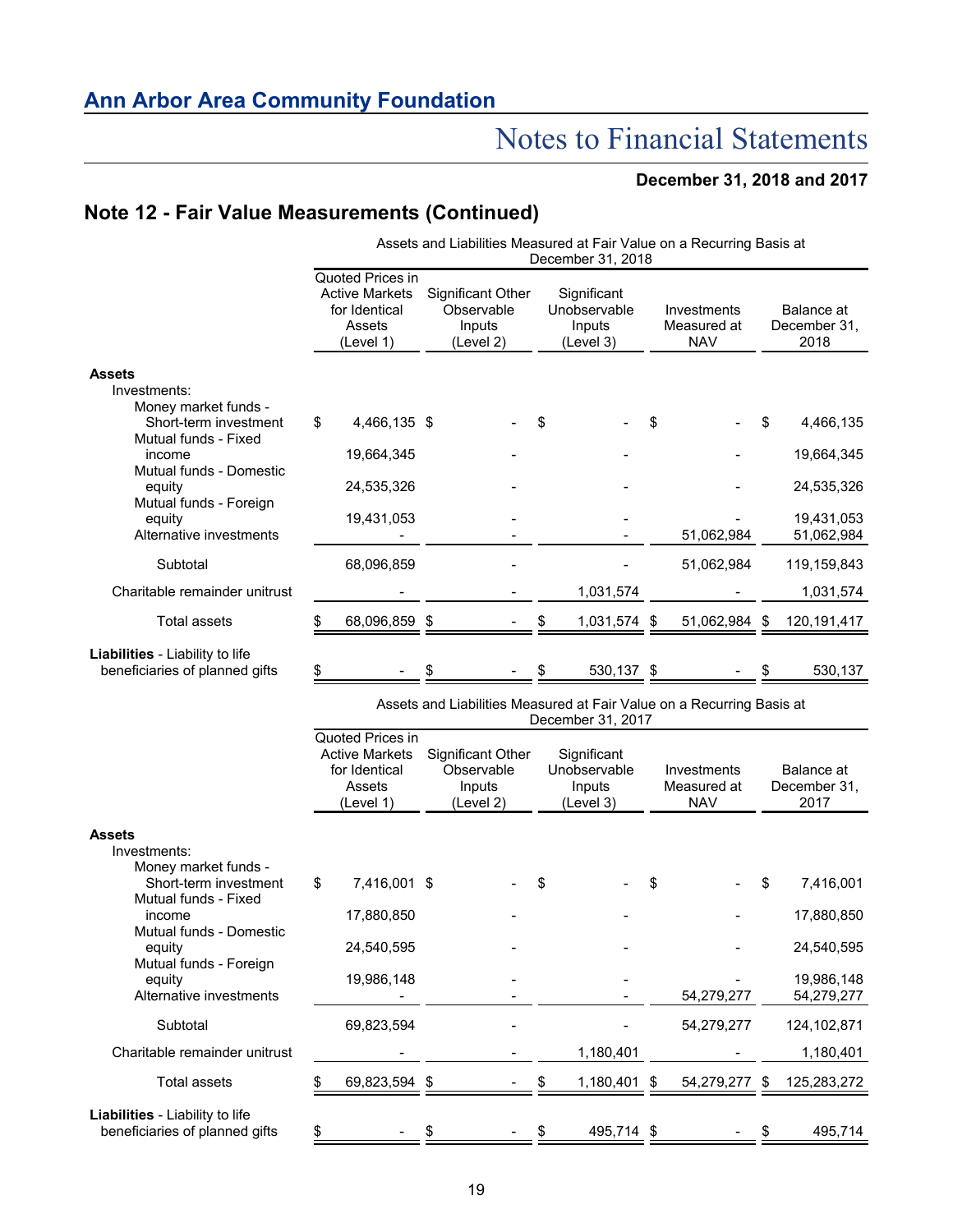#### **December 31, 2018 and 2017**

# **Note 12 - Fair Value Measurements (Continued)**

Charitable remainder unitrust assets are categorized as Level 3 assets. The Community Foundation estimates the fair value of these assets based upon the fair value of the assets in the trust, unless the facts and circumstances indicate that the fair value would be different from the present value of estimated future distributions.

|                                                                   |           | Fair Value at<br>December 31,<br>2018 | Valuation<br>Technique                                    | Unobservable<br>Inputs                                                          | Range<br>(Weighted<br>Average) |
|-------------------------------------------------------------------|-----------|---------------------------------------|-----------------------------------------------------------|---------------------------------------------------------------------------------|--------------------------------|
| Assets - Charitable remainder<br>unitrust                         | \$        | 1,031,574                             | Fair value of<br>trust<br>investments<br>Present value of | Underlying<br>investments in<br>the trust<br>Life expectancy<br>of beneficiary, | N/A                            |
| Liabilities - Liability to life<br>beneficiaries of planned gifts |           | (530,137)                             | future cash<br>outflows                                   | discount rate,<br>growth rate                                                   | 13 years<br>5.0 percent        |
|                                                                   |           | Fair Value at<br>December 31,<br>2017 | Valuation<br>Technique                                    | Unobservable<br>Inputs                                                          | Range<br>(Weighted<br>Average) |
| Assets - Charitable remainder<br>unitrust                         | \$        | 1,180,401                             | Fair value of<br>trust<br>instruments                     | Underlying<br>investments in<br>the trust<br>Life expectancy                    | N/A                            |
| Liabilities - Liability to life<br>beneficiaries of planned gifts | (495,714) |                                       | Present value of<br>future cash<br>outflows               | of beneficiary,<br>discount rate,<br>growth rate                                | 14 years<br>2.6 percent        |

The Community Foundation has processes in place to select the appropriate valuation technique and unobservable inputs to perform Level 3 fair value measurements. These processes are described in Note 2.

#### *Investments in Entities that Calculate Net Asset Value per Share*

The Community Foundation holds shares or interests in investments at year end whereby the fair value of the investment held is estimated based on the net asset value per share (or equivalent) of the investment. For assets totaling \$30,846,826, the underlying assets held by these investment managers are primarily publicly traded equities and bonds for which the net asset value is readily determined on a daily basis. For the remaining investments in this category, the underlying assets are primarily investments in privately owned assets for which the current net asset value is based on the best estimates of the management of those funds; realizable values for these assets may vary from these estimates.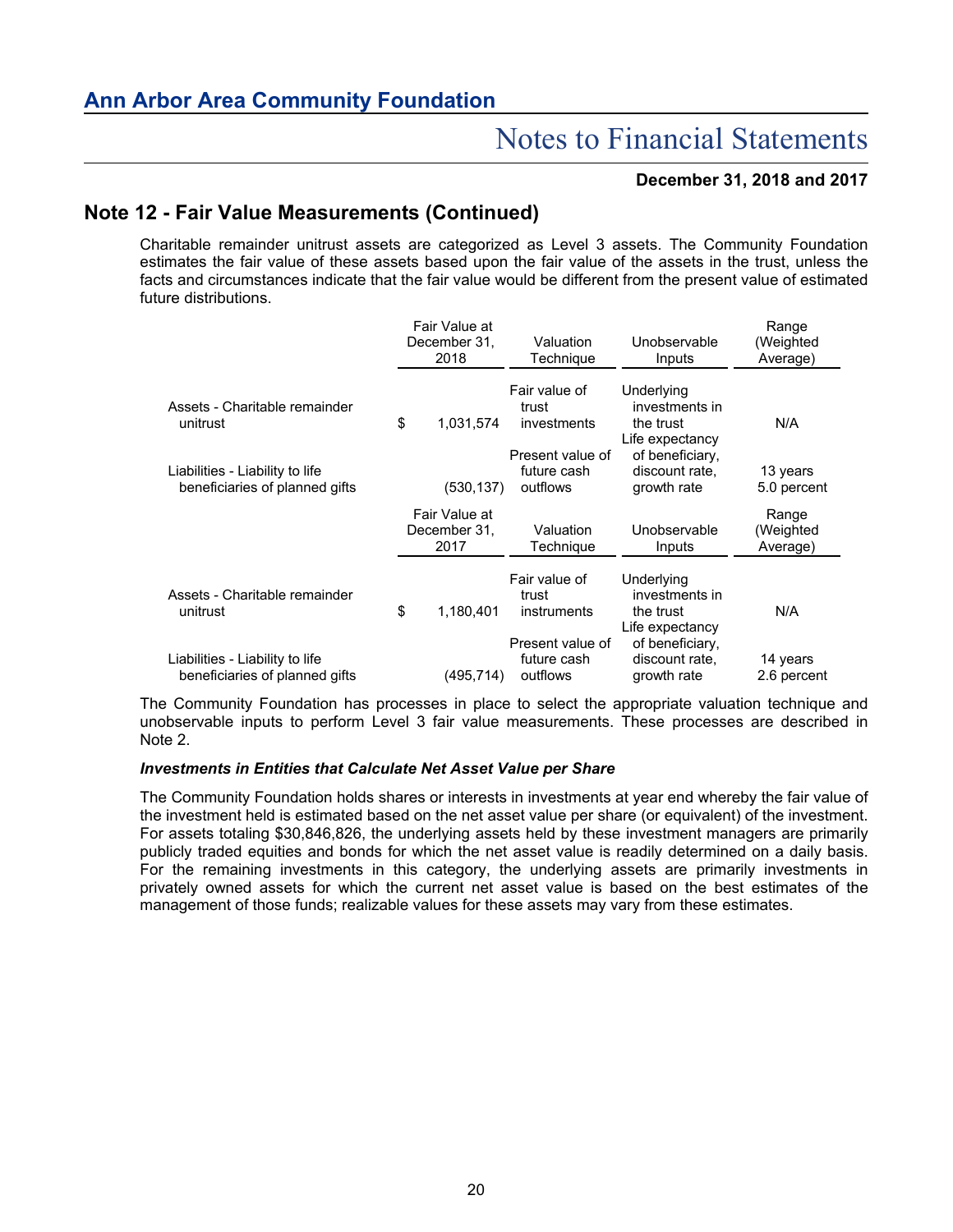**December 31, 2018 and 2017**

# **Note 12 - Fair Value Measurements (Continued)**

At year end, the fair value, unfunded commitments, and redemption rules of those investments are as follows:

|                                   |                                       |                                        |                                       |     | Investments Held at December 31, 2018 and 2017 |                                         |                             |                                                         |
|-----------------------------------|---------------------------------------|----------------------------------------|---------------------------------------|-----|------------------------------------------------|-----------------------------------------|-----------------------------|---------------------------------------------------------|
|                                   |                                       | Unfunded                               |                                       |     | Unfunded                                       |                                         |                             |                                                         |
|                                   | Fair Value at<br>December 31,<br>2018 | Commitments at<br>December 31,<br>2018 | Fair Value at<br>December 31,<br>2017 |     | Commitments at<br>December 31,<br>2017         | Redemption<br>Frequency, if<br>Eligible | Redemption<br>Notice Period | Redemption<br><b>Restrictions and</b><br>Lock-up Period |
| <b>Real estate REIT</b>           |                                       |                                        |                                       |     |                                                |                                         |                             |                                                         |
| fund                              | \$<br>3,840,051 \$                    |                                        | \$<br>4,039,438 \$                    |     |                                                | Monthly                                 | 15 days                     | N/A                                                     |
| Global fixed-                     |                                       |                                        |                                       |     |                                                |                                         |                             |                                                         |
| income fund                       | 2,706,619                             |                                        | 2,736,775                             |     |                                                | Semimonthly                             | 5 days                      | N/A                                                     |
| Equity mutual                     |                                       |                                        |                                       |     |                                                |                                         |                             |                                                         |
| funds - Foreign                   | 4,330,026                             |                                        | 5,275,643                             |     |                                                | Various                                 | Various                     | Various                                                 |
| Commodities fund<br>Equity mutual |                                       |                                        | 2,320,771                             |     |                                                | Monthly                                 | 5 days                      | N/A<br>Subject to                                       |
| funds -                           |                                       |                                        |                                       |     |                                                |                                         |                             | redemption                                              |
| Domestic                          | 11,000,106                            |                                        | 11,462,835                            |     |                                                | Quarterly                               | 60 days                     | qate of 20%                                             |
| Equity - Long only                |                                       |                                        |                                       |     |                                                |                                         |                             |                                                         |
| - Global                          | 5,073,128                             |                                        | 6,081,559                             |     |                                                | Monthly                                 | 6 days                      | N/A                                                     |
| Equity long/short                 |                                       |                                        |                                       |     |                                                | 50% Semiannual                          | Mar 15 or                   | N/A                                                     |
| hedge funds                       | 3,896,896                             |                                        | 4,133,667                             |     |                                                | (6/30 and 12/31)                        | Sep 15                      |                                                         |
| Multistrategy                     |                                       |                                        |                                       |     |                                                | Semiannual (6/30                        |                             | Subject to<br>redemption                                |
| hedge funds                       | 3,961,618                             |                                        | 3,900,621                             |     |                                                | and 12/31)                              | 95 days                     | qate of 25%                                             |
| Distressed<br>opportunities       |                                       |                                        |                                       |     |                                                |                                         |                             |                                                         |
| hedge funds                       | 319,709                               | 90,601                                 | 361,893                               |     | 90.601                                         | Illiquid                                | N/A                         | N/A                                                     |
| Natural resources<br>funds        | 18,403                                | 152,503                                | 64,635                                |     | 156,503                                        | <b>Illiquid</b>                         | N/A                         | N/A                                                     |
| Private equity<br>funds           | 15,916,428                            | 15,419,733                             | 13,901,440                            |     | 5,755,624                                      | Various                                 | Various                     | Various                                                 |
| Total                             | \$<br>51,062,984 \$                   | 15,662,837                             | \$<br>54,279,277                      | -\$ | 6.002.728                                      |                                         |                             |                                                         |

The real estate REIT fund category invests in a manager that focuses on long-only investments in publicly traded real estate investment trusts (REITs).

The global fixed-income fund category invests in a manager that pursues investments in global sovereign debt instruments.

Equity mutual funds, foreign and domestic, are held indirectly through investments in limited partnerships. These equities are valued using quoted market prices and other market data for the same or comparable instruments and transactions in establishing the prices, discounted cash flow models, and other pricing models. These models are primarily industry-standard models that consider assumptions, including time value and yield curve, as well as other relevant economic measures.

The commodities fund category invests in a manager that deploys a liquid and diverse commodity investment strategy, including exposure to energy, industrial metals, precious metals, agriculture, livestock, and food commodities.

The equity long-only global fund category invests in a manager that provides participants with an opportunity to obtain long-term growth primarily from a diversified portfolio of global equity securities.

The equity long/short hedge funds category includes investments in funds that invest with fund managers that deploy both long and short positions in U.S. and global common stocks. Management of the underlying hedge funds has the ability to shift investments from value to growth strategies, from small to large capitalization stocks, and from a net long position to a net short position.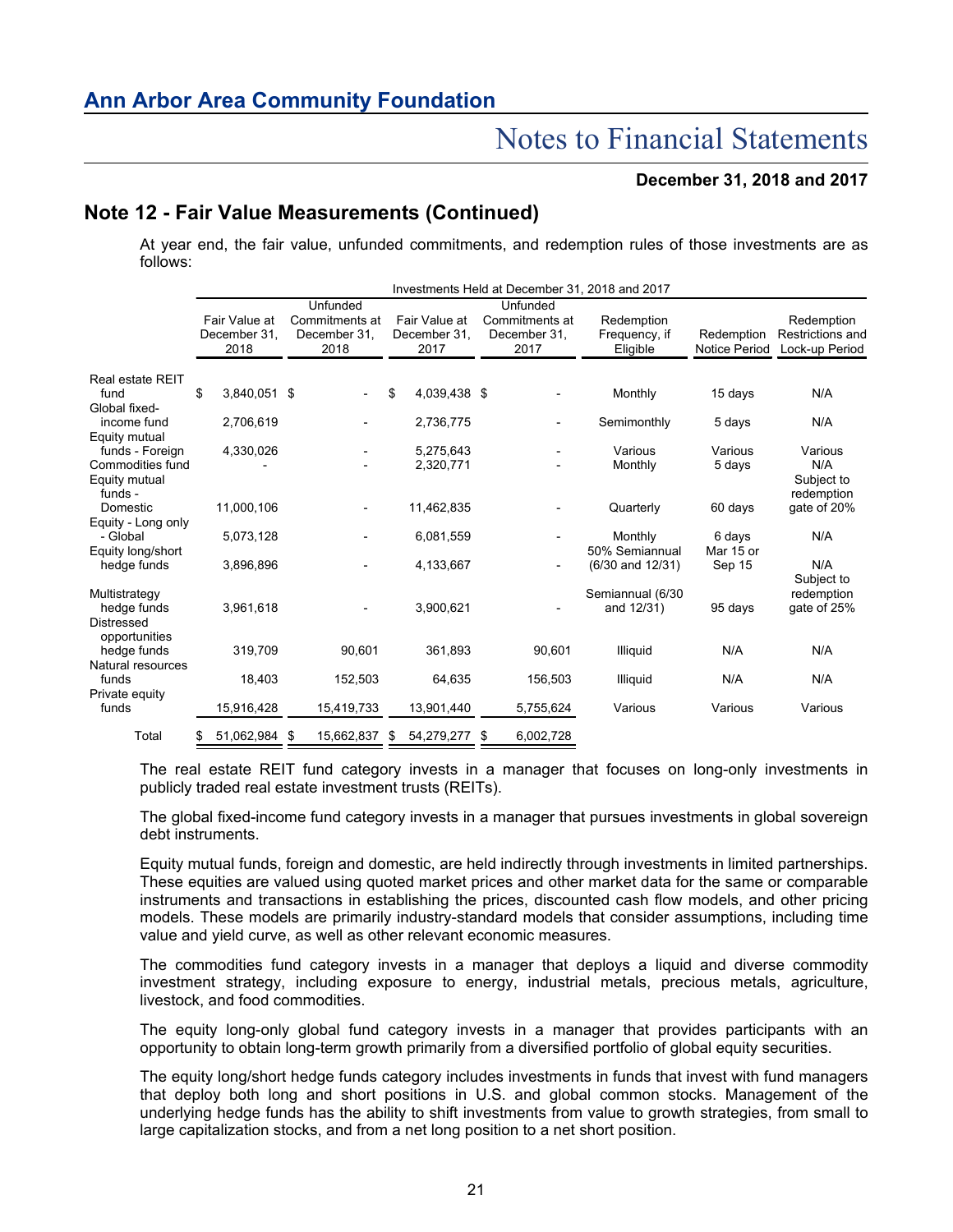#### **December 31, 2018 and 2017**

## **Note 12 - Fair Value Measurements (Continued)**

The multistrategy hedge funds category includes investments in funds that invest through a wide variety of hedge fund managers employing many different strategies, with a bias toward credit spreads and arbitrage-type styles.

The distressed opportunities hedge funds category includes investments in funds that deploy a spectrum of distressed securities investment approaches.

The natural resources funds category invests in funds that pursue investments in private natural resource enterprises, primarily in oil and gas exploration and development.

The private equity funds category includes several venture capital and private equity funds that invest in both domestic and foreign private equity and venture capital firms.

The investments in the natural resources, distressed opportunities, and private equity categories above can never be redeemed from the funds' managers. Distributions from each fund will be received only as the underlying investments of the funds are liquidated. It is estimated that the underlying assets of the funds will be liquidated over the next 3 to 10 years.

The Community Foundation also monitors the liquidity of its investment portfolio to be certain that cash needs for any particular period of time can be met. At December 31, 2018 and 2017, the entire portfolio was invested as follows: 57 percent and 59 percent in assets with daily redemption terms, 12 percent and 15 percent monthly redemption, 9 percent and 9 percent quarterly redemption, 7 percent and 6 percent semiannual redemption, 5 percent and 5 percent annual redemption, and 10 percent and 6 percent illiquid, respectively. These figures are measured and monitored on a quarterly basis.

### **Note 13 - Annuity Payable**

Annuity payable is composed of a charitable gift annuity, which is a contract between the Community Foundation and a donor in which the Community Foundation agrees to pay the donor (or other person named by the donor) a lifetime annuity in return for a gift of cash or marketable securities. A liability is recorded for the amount due to an income beneficiary of a charitable gift annuity based on the present value of the estimated future payments to be distributed during the income beneficiary's expected life. Each year, the liability is remeasured for changes in actuarial assumptions, and changes in the liability due to factors other than cash payments, such as changing life expectancies, are recorded as an increase or decrease to revenue, gains, and other support.

### **Note 14 - Liquidity and Availability of Financial Resources**

The Community Foundation has \$6,385,518 of financial assets available within one year of the statement of financial position date to meet cash needs for general expenditures. The \$6,385,518 consists of cash of \$2,312,853, contributions receivable of \$157,673, and short-term investments of \$2,352,113 at December 31, 2018, along with an approved endowment spend of \$1,562,879 for 2019 general expenditures. General expenditures include administrative expenses, fundraising expenses, some program expenses, and grant commitments expected to be paid in the subsequent year. None of the financial assets included above are subject to donor or other contractual restrictions that make them unavailable for general expenditure within one year of the statement of financial position date. The contributions receivable included above are subject to implied time restrictions, but are expected to be collected within one year.